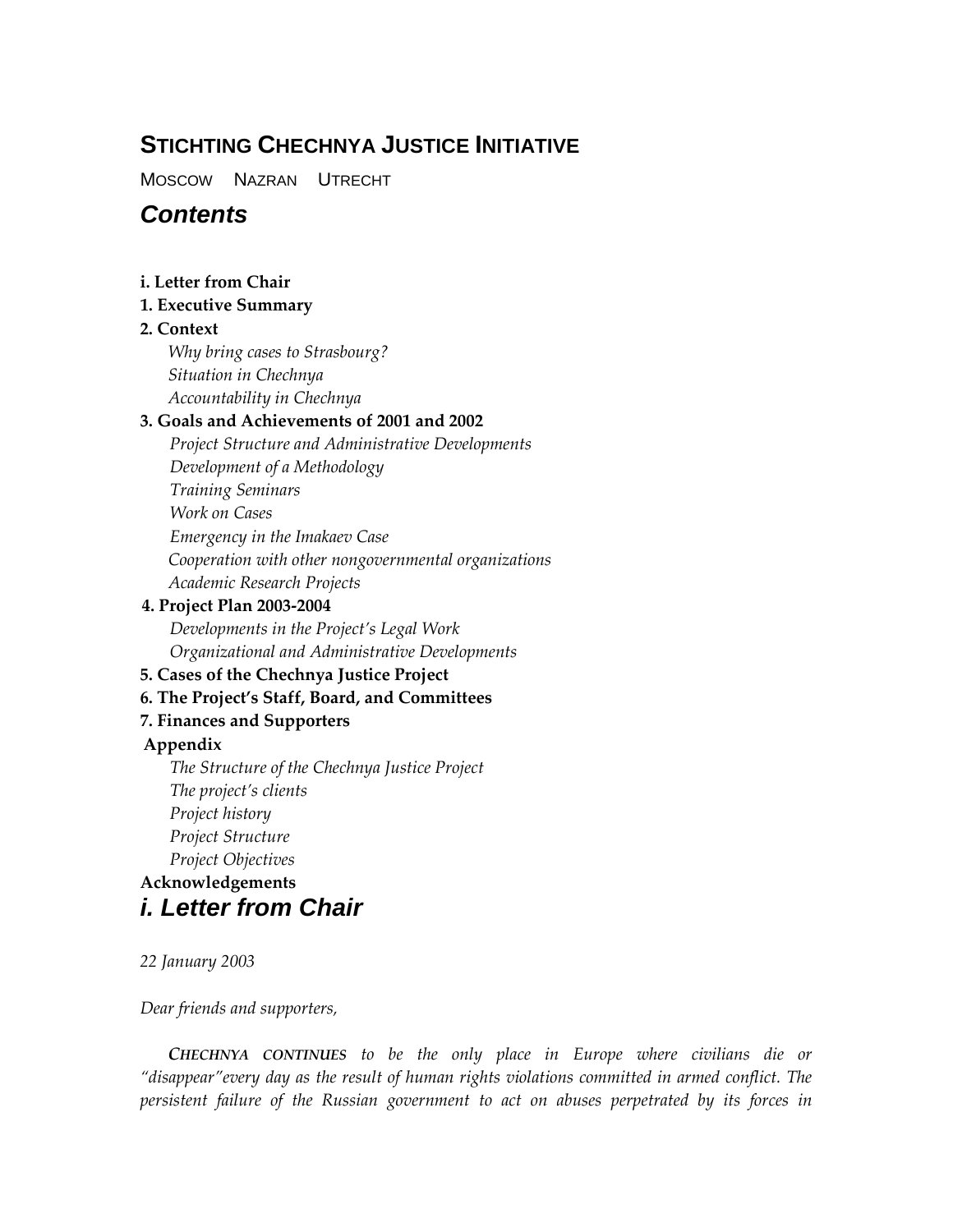*Chechnya has served to perpetuate this dynamic and is a key obstacle to any political process that could lead to a lasting peace. Indeed, impunity fuels the conflict, as civilians lose faith in law enforcement, and military servicemen feel that they are above punishment for their actions. The Chechnya Justice Project, with its focus on seeking justice for victims of the Chechnya war, uses the Russian and international legal system as a tool to change this damaging dynamic.*

*As 2002 drew to a close, it was difficult to believe that not even eighteen months had passed since the establishment of the Chechnya Justice Project. During that time, we hired a professional staff, trained our employees in human rights research and litigation, set up methodology and standards for our legal work, opened offices in Moscow and Ingushetia, and established an advisory committee and committee of recommendation. These organizational developments have contributed vastly to our legal work. The Chechnya Justice Project now represent clients from sixty-two different families - more than four times the number of clients we represented in January 2002 - and has submitted twenty-six applications on their behalf to the European Court of Human Rights.*

*Unfortunately, the year brought Chechnya Justice Project its first major crisis: On 2 June 2002, Russian troops detained one of our clients, Said-Magomed Imakaev. Despite our immediate intervention with the Russian authorities, and an inquiry from the European Court of Human Rights about his fate and whereabouts, Imakaev "disappeared." The incident deeply shocked us all, and highlighted the vulnerability of many of our clients. We have put extra security procedures in place to better protect them but, to our great regret, that has not brought back Said-Magomed Imakaev.*

*Although developments inside Chechnya inspired little hope, early 2003 brought encouraging news from Strasbourg: in January, the European Court of Human Rights admitted the first six applications regarding human rights violations in Chechnya, meaning it will now hear them on their merits. The applications, which the Russian nongovernmental organization Memorial introduced in 2000, concern summary executions in Grozny and two incidents of bombing of civilians fleeing active fighting. The admissibility decisions set a crucial precedent for many of the cases the Chechnya Justice Project has introduced to the European Court of Human Rights.*

*It is with this news in mind that we continue our task of helping our clients pursue justice. The Chechnya Justice Project looks forward to working with you as we meet the challenges of 2003 and beyond.* 

*Sincerely yours,*

*Diederik de Savornin Lohman Chair*

# *1. Executive Summary*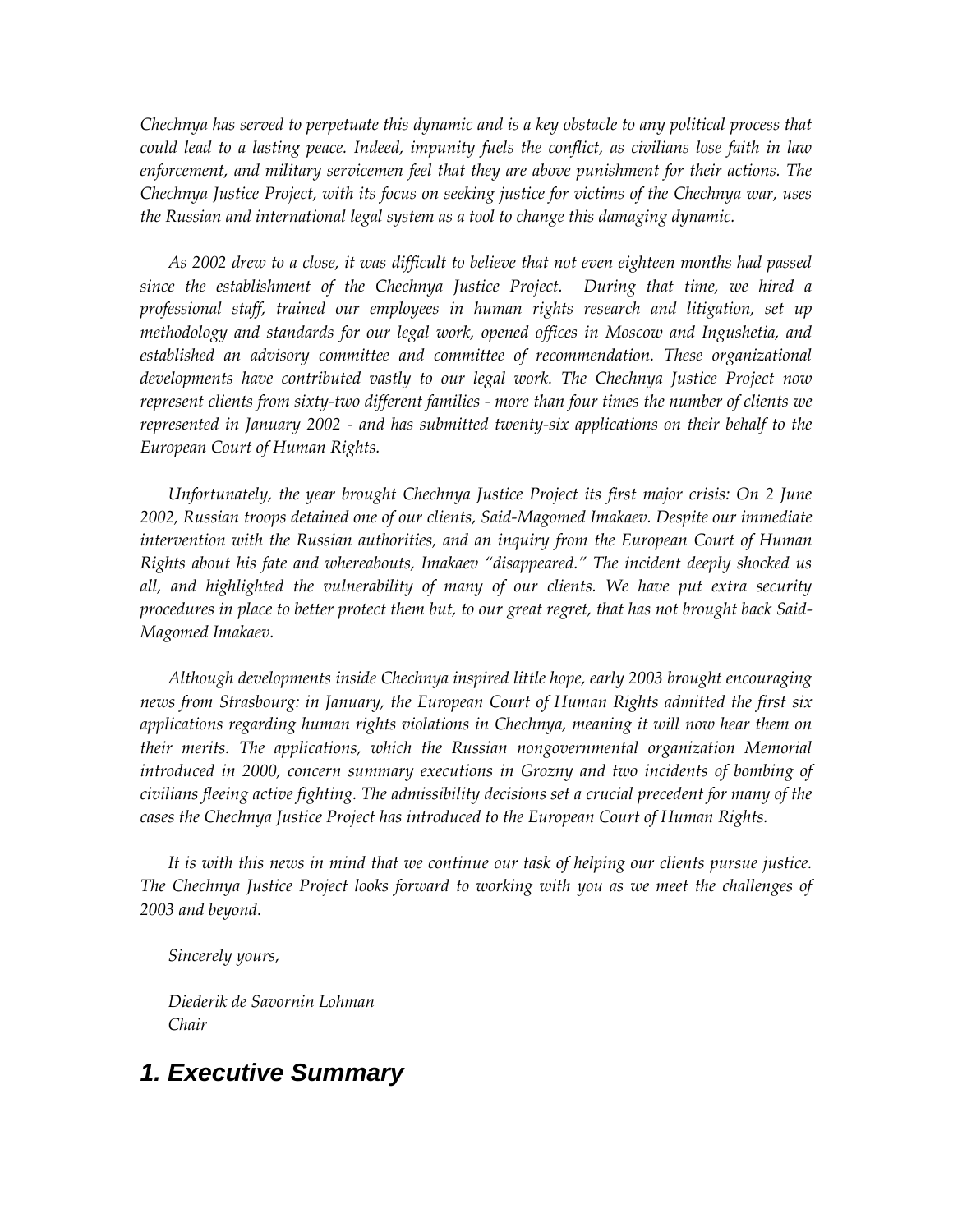**THE WAR** in Chechnya, now well into its fourth year, continues. Along with it, so do the violations of human rights and impunity that have become the sad hallmarks of this conflict.

In this region tarnished by a decade of war and lawlessness, the Chechnya Justice Project seeks to promote justice for human rights violations. It pursues its goal by providing accessible and expert legal aid to a selected group of victims and their families, and representing them before Russian judicial organs and the European Court of Human Rights in Strasbourg.

The year 2002 was Chechnya Justice Project's second year of operation. A crucial year, as its implementing partners, the Netherlands-based Stichting Chechnya Justice Initiative and the Ingushetia-based *Pravovaia initsiativa po Chechne,* faced the challenge of turning what had previously been an ad-hoc initiative into a professional and sustainable project. In order to achieve this, the project's board set a series of ambitious goals, including:

- Hire and train a professional staff;
- Develop a methodology for research and legal work;
- Develop a quality control mechanism;
- Establish the Chechnya Justice Project among partner NGOs and international organizations;
- Put in place a committee of recommendation and an advisory committee.

In addition, the board asked that the project identify ten new cases and that ten new applications be filed with the European Court of Human Rights.

By January 1, 2003, all these goals had been met:

 In early 2002, the project hired skilled professionals for all available staff positions;

 Over the course of the year, all project staff attended two or more quality human rights research and litigation courses. In September 2002, the project organized an advanced legal training seminar, tailored to the needs of the staff and taught by lecturers with highly relevant experience;

 Over the course of the year, an effective methodology was put in place for identifying and approaching potential new clients, collecting evidence, exhausting domestic remedies, and maintaining contact with clients over a period of numerous years all exceedingly difficult tasks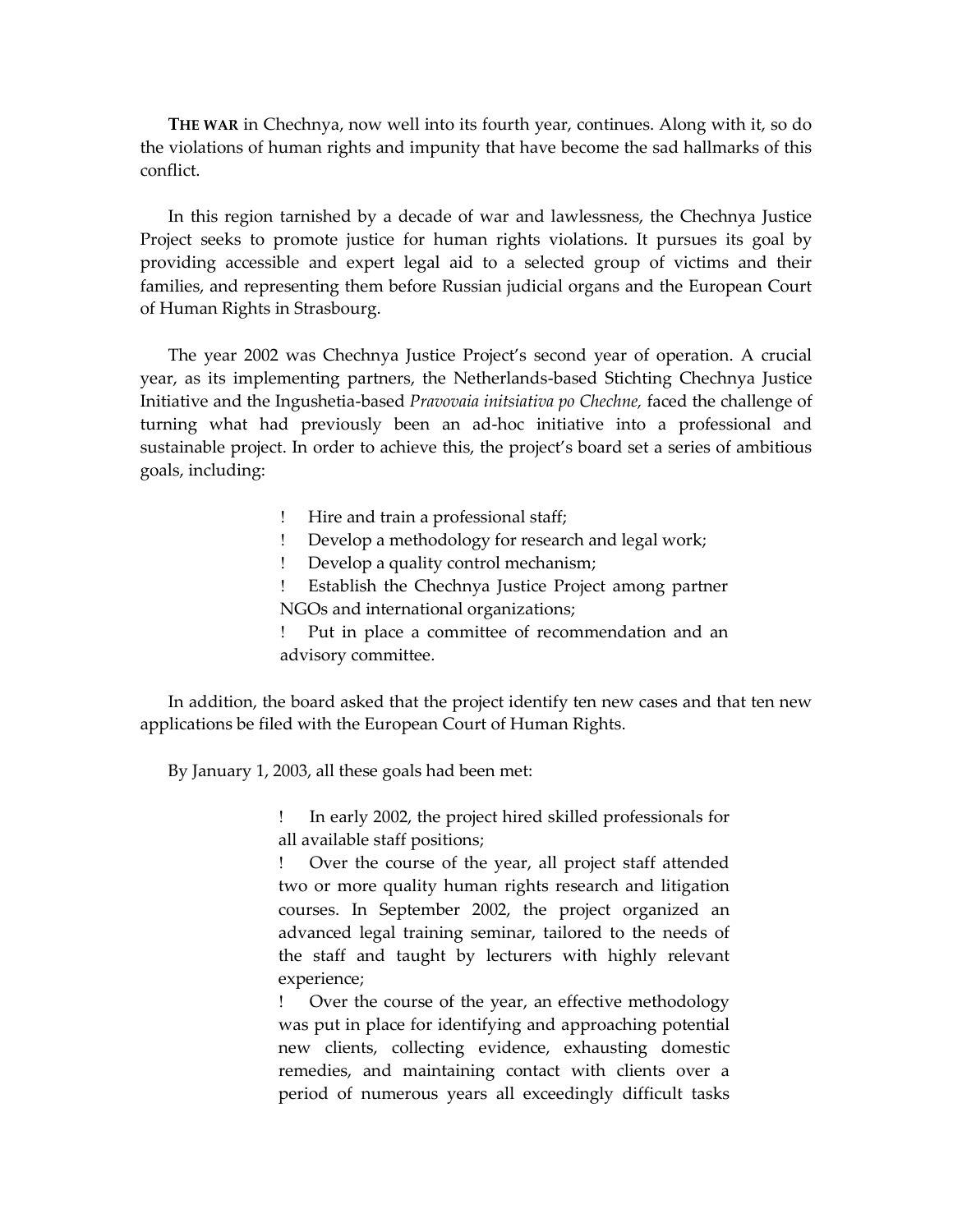when working in a war zone;

 We furthermore identified leading public figures and legal experts to take a seat on our committee of recommendation and advisory committee, and established working contacts with over a dozen Russian and international NGOs;

 Last but not least, the project secured funds to cover most of its 2003 budget.

In 2002, the project's research and legal staff identified twenty-one new cases, bringing its total number of cases to thirty-one. The project submitted sixteen new applications to the European Court. The total number of applications pending before the European Court is now twenty-six.

The project's new clients include victims of a number of high-profile human rights incidents. For example, the project represents the relatives of three young men and a woman whose dead bodies were found in a mass grave near Russia's main military base in Chechnya.

As intended, the project's cases concern a broad range of human rights violations, including forced disappearance, extrajudicial executions, torture and ill-treatment, and arbitrary detention.

In 2003 to 2005, the project will continue to pursue its 2002 course, bringing new cases to the European Court and investing in staff and institutional development. The project will also undertake several new initiatives aimed at making its work accessible to a maximum audience.

# *2. Context*

### *Why bring cases to Strasbourg?*

**THE EUROPEAN** Convention on Human Rights, first adopted in 1950, establishes a common set of civil and political rights across the member states of the Council of Europe.

The European Convention differs from other human rights instruments, such as the Universal Declaration of Human Rights, in that it provides for the right of individual petition. Any citizen of a European Convention signatory state may bring a case against his or her government for failing to protect the rights and freedoms enshrined in the **Convention** 

The European Court of Human Rights was established in 1959 to hear these cases. Largely due to the European Court's work, the European Convention is now widely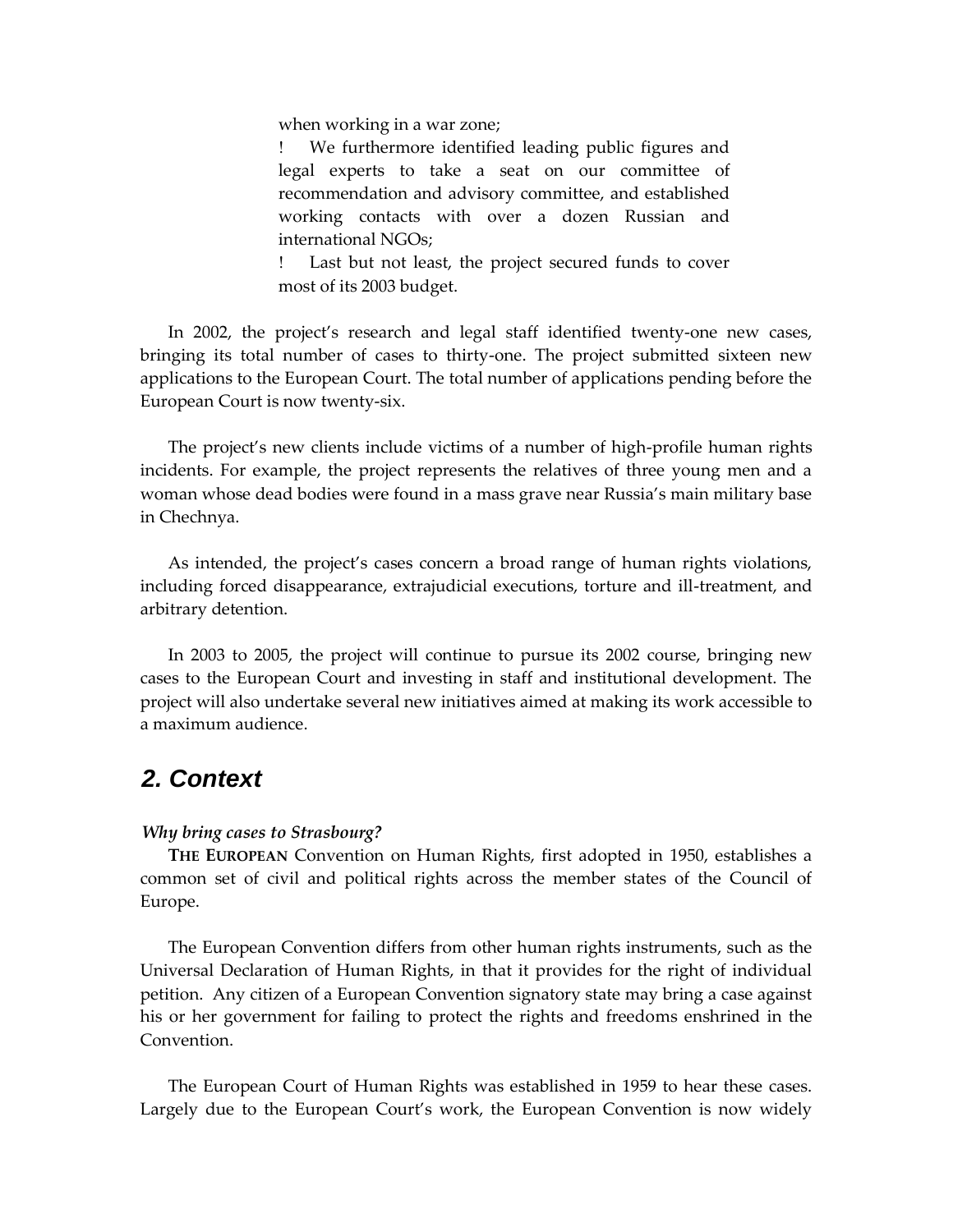recognized as one of the most effective international human rights instruments in the world. At present, forty-three member states of the Council of Europe participate in the European Court of Human Rights.

The Russian Federation ratified the European Convention on Human Rights in May 1998. Because Russian citizens have had the right to bring complaints to the European Court of Human Rights for less than five years, the European Court's rulings on cases from Russia are on the cutting-edge of international law.

Thus far, the European Court has passed only two judgments against the Russian Federation, both in 2002.

Although the European Court has not yet made a judgment on a case from Chechnya, in January 2003 the European Court admitted the first six applications regarding violations committed in that armed conflict.

The European Court of Human Rights is not a criminal court and does not bring sentences against perpetrators. Rather, it examines the respondent government's obligations under the European Convention and makes a ruling on whether the government has violated any provisions of the Convention.

Violations can take place at three different levels: a) a public authority can commit the violation itself (for instance, a police official who mistreats someone in detention violates the prohibition of ill-treatment); b) public authorities can fail to properly investigate alleged violations and fail to provide an adequate remedy; and c) the state can fail to protect someone from potential violations. In most of its cases, the Chechnya Justice Project argues that a violation occurred on all three levels.

When the European Court makes a judgment in favor of the applicant, it may order the respondent government to pay the applicant's legal costs as well as pecuniary and non-pecuniary damages. The Committee of Ministers of the Council of Europe is charged with overseeing the implementation of the European Court's judgments.

Moreover, a judgment that finds a substantive violation of one of the fundamental Convention rights serves to vindicate the applicants, who domestically sought, but never found, recognition that their rights, or those of their relatives, were violated.

The Chechnya Justice Project believes that bringing cases all the way to Strasbourg may be the only way to motivate Russian authorities to improve their record on investigating and prosecuting serious human rights violations in Chechnya.

#### *Situation in Chechnya*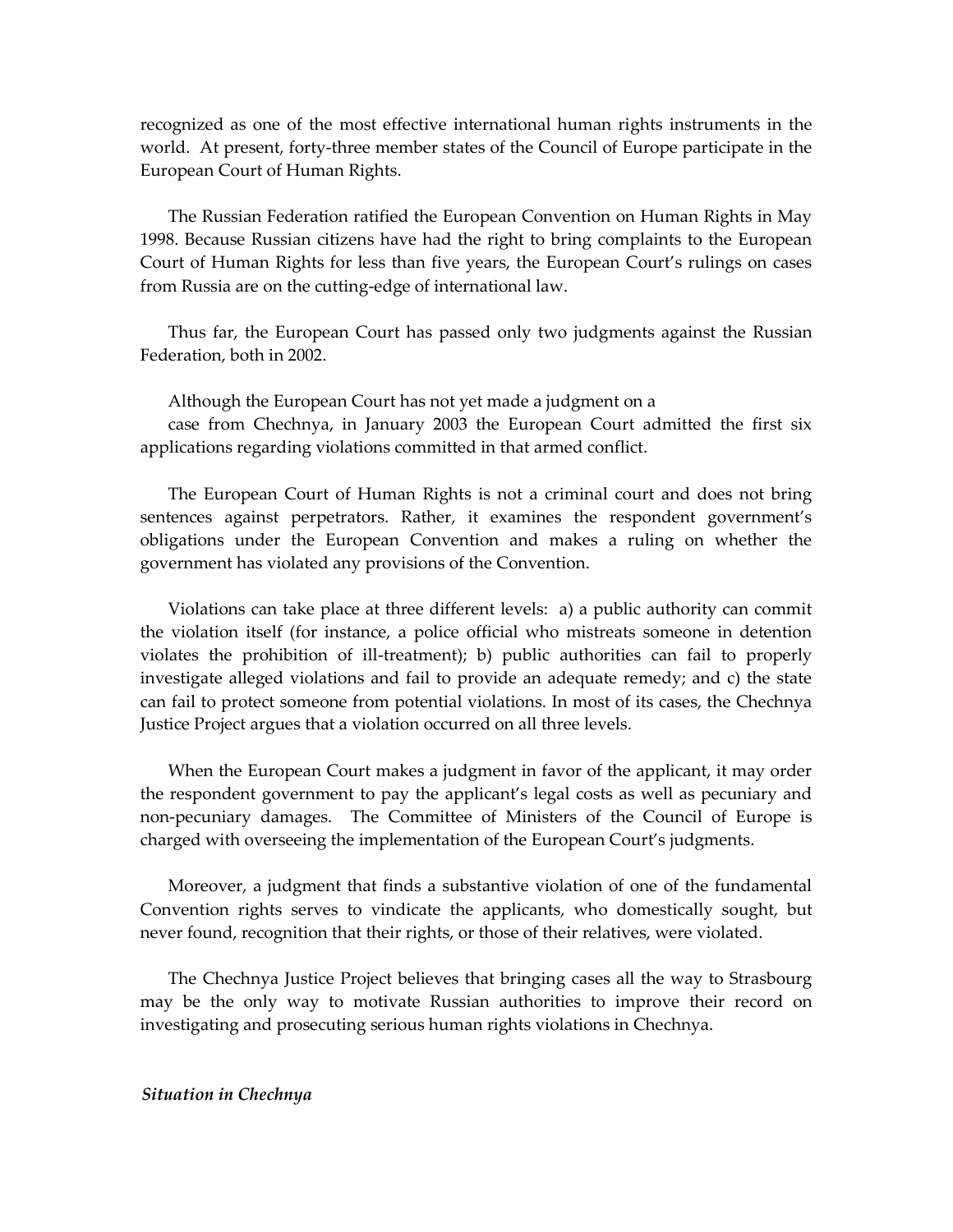**THE CURRENT** conflict in Chechnya, a republic of the Russian Federation, began in September 1999, when the Russian military entered Chechnya in response to an incursion by Chechen rebels into neighboring Dagestan and a series of explosions in apartment buildings in central Russian cities that killed hundreds of people and were quickly blamed on Chechen rebels.

Although Russian forces quickly gained nominal control over the majority of Chechnya's territory, a guerilla war drags on to this day, with both the federal forces and rebel groups suffering significant losses each week.

Although the Russian government is presenting the March 2003 constitutional referendum as part of a political dialogue, few observers believe it has the potential to bring lasting peace.

Both sides to the conflict routinely violate the rights of the civilian population. Russian troops continue to conduct large-scale and targeted operations, during which they detain men, often arbitrarily, while searching for rebel fighters hiding in the civilian population. The detainees routinely face torture and ill-treatment, and, although most are eventually released, frequently one or more "disappear." Extrajudicial executions also occur frequently during these operations.

Forced disappearances have become a hallmark of targeted military operations by Russian troops in Chechnya. Typically, groups of men in military uniform, sometimes in masks, drive up to a residence in an armored personnel carrier or other military vehicle, enter the house, seize a male member of the family, and leave. The men refuse to identify themselves or their military unit, do not give any explanation for the detention, and often fail even to glance at the detainee's identity documents before taking him away.

Relatives who try to intervene are often threatened with machine guns. The detainees are often never heard from again, although some families find their loved-ones in makeshift graves.

Rebel groups also routinely target civilians. In late 2002, Chechen rebel groups carried out large attacks on civilians, including the hostage taking of over 800 people in a Moscow theater and the bombing of a government building in Grozny.

Rebel fighters have also targeted civil servants in an organized assassination campaign. These killings by Chechen rebel forces violate international humanitarian law.

#### *Accountability in Chechnya*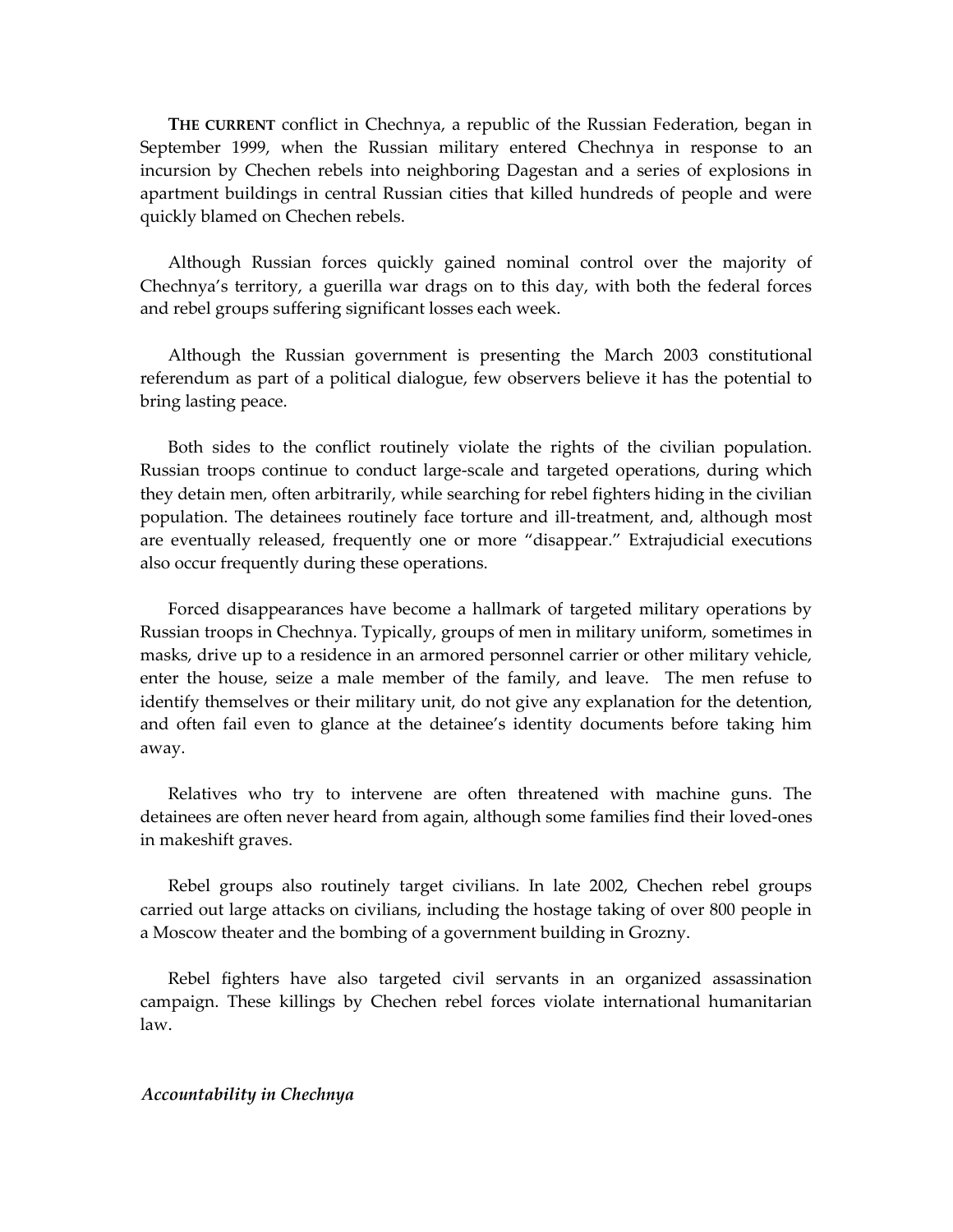**INTERGOVERNMENTAL** organizations and NGOs alike note the Russian government's glaring failure to hold accountable perpetrators of serious human rights abuses in Chechnya.

In its January 2003 resolution on the conflict in Chechnya, the Parliamentary Assembly of the Council of Europe concluded that "the prosecuting bodies [in the Russian Federation] are either

unwilling or unable to find and bring to justice the guilty parties." It also stated that the "climate of impunity which…reigns in the Chechen Republic… makes normal life in the Republic impossible."

Although in many instances, local prosecutors do launch criminal investigations into civilians' complaints of serious abuses, they routinely suspend these investigations shortly afterwards claiming it is impossible to establish the identity of the perpetrator. Yet, in most cases investigators fail to take basic investigative steps, including questioning eyewitnesses, visiting the scene of the crime, or collecting physical evidence. As a result, prosecutions are extremely rare, even in straightforward cases.

To compound things, it is exceedingly hard for individuals in Chechnya to pursue protection of their rights themselves. The unstable security conditions, the lack of information on rights and on domestic or international remedies, the lack of qualified lawyers in the region, the poverty of the general population, and the lack of basic telecommunications services place almost insurmountable obstacles before those who would wish to do so.

# *3. Goals and Achievements of 2001-2002*

**THE FIRST** eighteen months of its operations were a busy time for the Chechnya Justice Project. In order to fully establish the project as a professional and sustainable organization, the initiators of the project set a series of ambitious goals. By 1 January 2003, most of these goals had been met.

#### *Project Structure and Administrative Developments*

**PRIMARY GOALS** under this subheading included: recruiting professional legal, research and administrative staff, securing funding for 2002 and beyond, establishing relationships with European academics and legal experts, setting up a quality control procedure, and organizing a committee of recommendation and an advisory committee.

#### **Staff Recruitment**

After the project began operating independently in fall 2001, it recruited Elena Ejova, a Moscow-based lawyer, as a Moscow office coordinator; Anastasia Maltseva, a Ekaterinburg-based lawyer and active member of the local Memorial branch, as a part-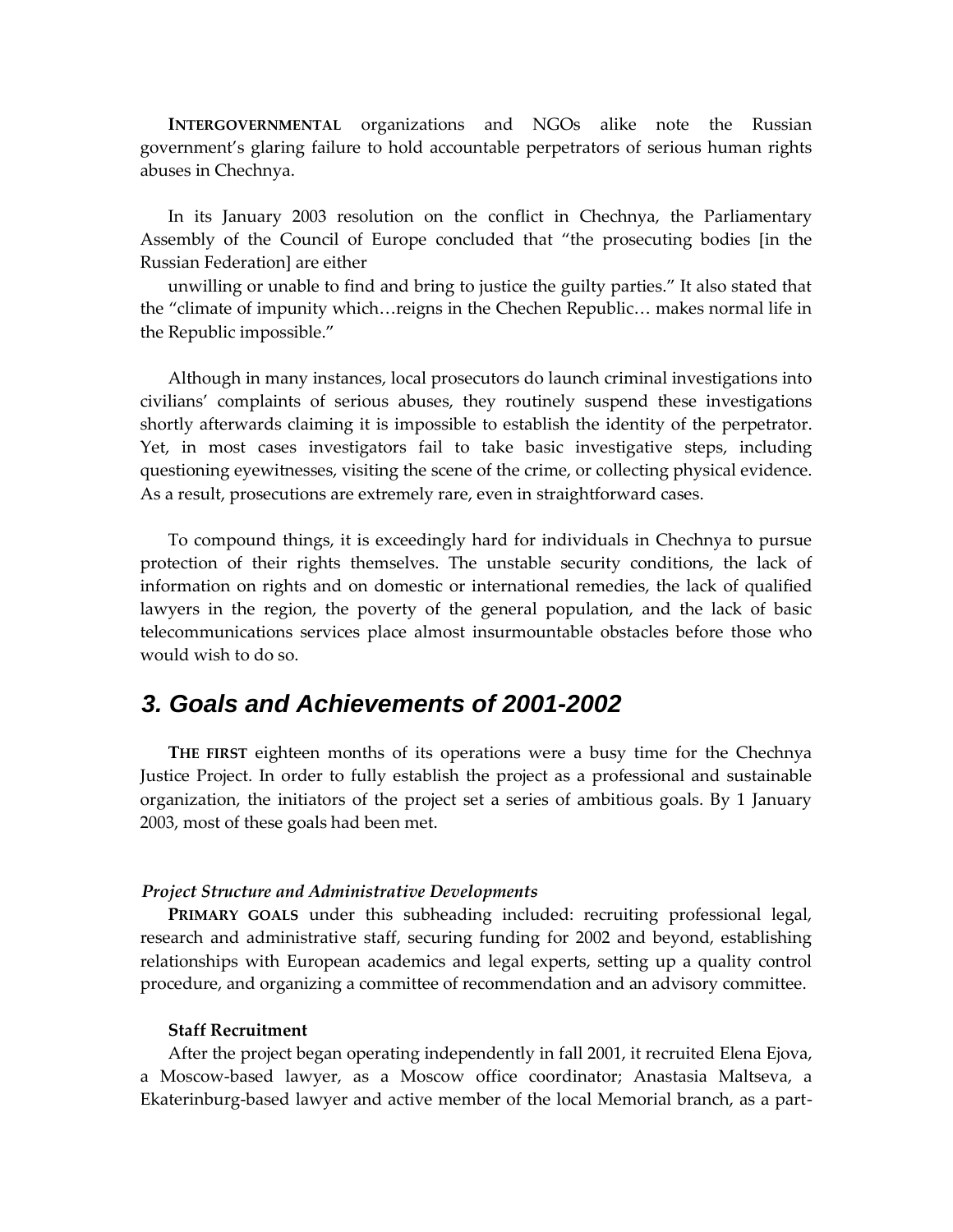time lawyer; Arsen Sakalov, a Human Rights Watch consultant, as Ingushetia coordinator; and Maria Pulzetti, formerly with Human Rights Watch in New York, as Netherlands coordinator. We also hired an administrative assistant for our Moscow office and a research assistant for the Ingushetia office.

In May 2002, to manage an increasing case-load, we hired Andrei Nikolaev, instructor in law at Moscow State Social University, as a third staff lawyer, and increased the responsibilities

of several part-time staff members to full-time. After the project's start-up phase, in September 2002 the board decided to move the Netherlands coordinator position to Moscow and change the title to executive director (in this report, we refer to the executive director even for the period before the title change).

#### **Securing Funding**

Throughout the year, the executive director worked closely with the board in order to secure funding. She submitted funding proposals to the Open Society Institute in Budapest, the Norwegian Foreign Ministry, Le Secours Catholique (Caritas France), the U.N. Voluntary Fund for Victims of Torture, Amnesty International Netherlands, and United Nations High Commissioner for Refugees (UNHCR) Moscow.

The executive director also assisted the Ingushetia coordinator in obtaining funding for a legal training seminar from the Royal Netherlands Embassy in Moscow and UNHCR Moscow. To date, the project has secured funding commitments from the Open Society Institute, Norwegian Foreign Ministry, Royal Netherlands Embassy in Moscow, UNHCR Moscow, and Amnesty International Netherlands; other proposals are pending.

#### **Expert Advisors**

The executive director expanded contacts with European academics and legal experts, and developed a quality control procedure for the project's work. She established close working relations with a variety of law professors and legal academics in several European countries, as well as with a number of practicing lawyers.

At the request of Chechnya Justice Project, these lawyers have filed eight applications to the European Court and are currently preparing another three applications. The executive director also put in place a procedure to ensure consistent quality of the applications the project submits to the European Court.

Prior to submission to the European Court, applications are reviewed by experts such as Professor Bill Bowring of London Metropolitan University; Maxim Ferschtman of the Dutch law firm BII hler Franken Koppe De Feijter Advocaten and a former lawyer at the European Court; or Karinna Moskalenko, a lawyer at the International Protection Center in Moscow who won the landmark 2002 case *Kalashnikov v. Russia* in the European Court.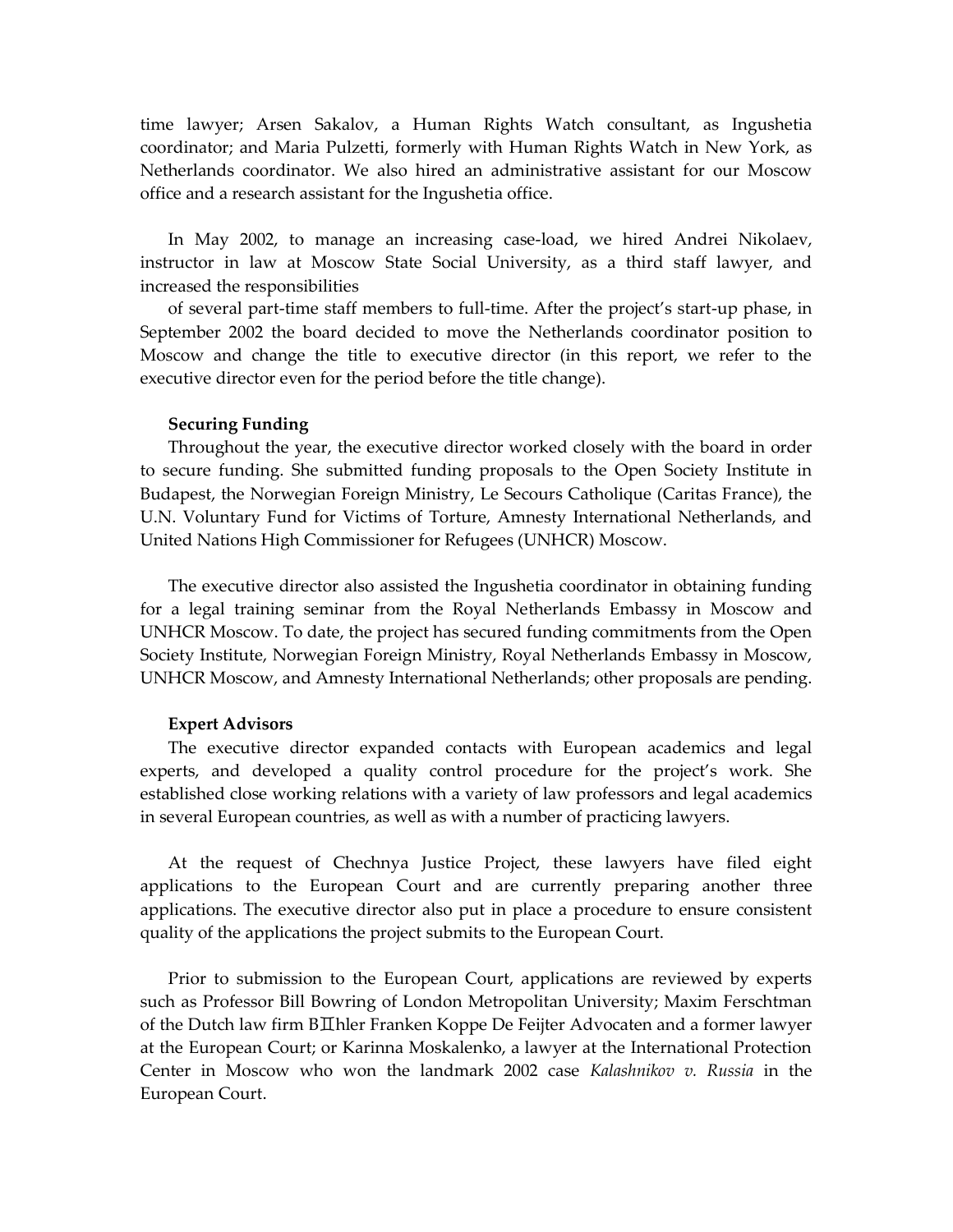The executive director also identified twelve outstanding individuals to serve on the project's committee of recommendation and advisory committee. Members of the committee of recommendation are people of high moral authority, including internationally recognized human rights activists, journalists, policymakers, and others. They have all made significant contributions in the field of human rights and have taken a keen interest in the Chechnya conflict. The members of the advisory committee are all experts in international law, the European Court, or Russian law. They take an active role in advising the project on legal issues.

#### *Developing a Methodology*

**A MAJOR GOAL** for 2001-2002 was to develop a methodology for identifying and approaching potential new clients, collecting

evidence, exhausting domestic remedies, and maintaining contact with clients over a period of numerous years.

The situation in Chechnya poses enormous challenges to any litigation project. Any travel requires crossing numerous military checkpoints where soldiers routinely solicit bribes. Private persons do not have telephones, email or other modern means of communication.

Material evidence of human rights violations often does not exist or is almost impossible to obtain. Witnesses often feel vulnerable and intimidated, and are reluctant to step forward. And finally, filing an application with the European Court of Human Rights can be dangerous.

The executive director, board, legal and research staff developed a unique methodology for working with clients that allows us to overcome most of these difficulties. The mechanisms now in place allow our research staff to maintain contact with all clients on a regular basis and inform them on progress made in their cases. We can establish contact with clients on very short notice when necessary.

In most cases, we have been able to obtain detailed eyewitness statements from key witnesses to violations, and to secure medical or other evidence of violations where relevant. As a result, we have been able to submit applications to the European Court that are based on numerous eyewitness statements and on material evidence - a distinctive achievement for applications that concern events that happened in a war zone.

Our methodology also allows us to contact potential new clients within weeks after a violation has taken place and explain procedures to them.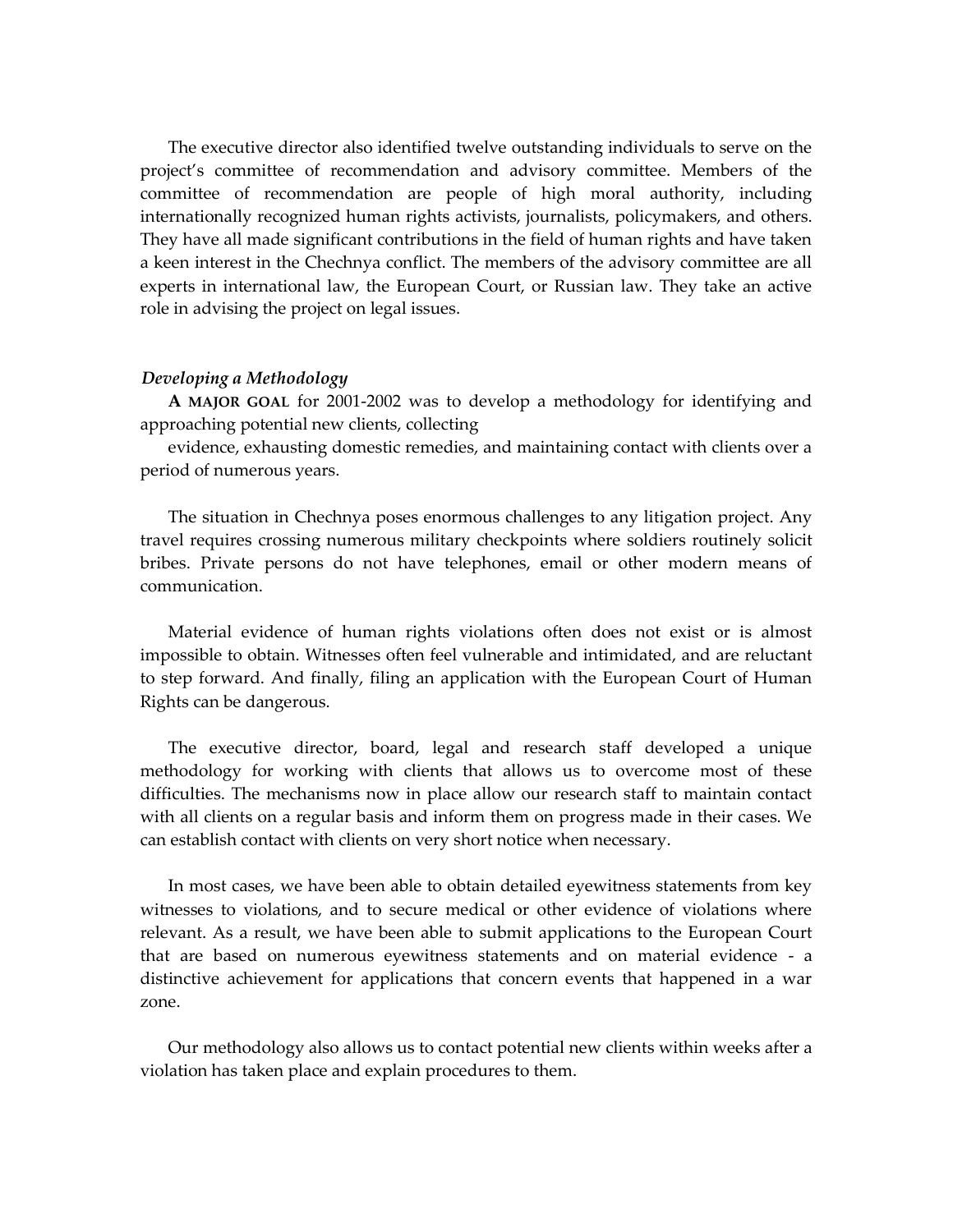#### *Training Seminars*

**ORGANIZING TRAINING** for legal and research staff on human rights research and litigation in the European Court of Human Rights was a key objective for 2001-2002.

In September 2002, Chechnya Justice Project organized a special training seminar for its staff on litigation in the European Court. The project also invited several other human rights lawyers from Chechnya, Ingushetia, and Moscow to attend the seminar.

At the seminar, Philip Leach, Senior Lecturer in Law at London Metropolitan University and formerly the legal director of the Kurdish Human Rights Project, and Maxim Ferschtman of the Dutch law firm B**IIhler Franken Koppe De Feijter Advocaten** and former staff lawyer at the European Court, lectured on key elements of preparing applications to the European Court of Human Rights, with a particular emphasis on Russian law, the situation in Chechnya, and the relevant precedents set by cases brought against Turkey by Kurdish applicants.

The seminar covered issues such as admissibility, exhaustion of domestic remedies, collection of evidence, intimidation of witnesses, and the right to individual petition. The Ingushetia coordinator and executive director jointly raised funds for the seminar from the Royal Dutch Embassy in Moscow and the United Nations High Commissioner for Refugees.

All relevant staff members of the project also attended training seminars held by other organizations. These include:

> One of the staff lawyers attended a yearlong training course for human rights activists from the former Soviet Union sponsored by the **Helsinki Federation for Human Rights in Poland**;

> The Ingushetia coordinator attended the Winter School for Human Rights sponsored by the **Helsinki Federation for Human Rights in Poland**, March 2002;

> The Moscow coordinator attended the Russian Human Rights Summer School in June 2002, organized by the **Institute of Human Rights**, Moscow;

> The Ingushetia coordinator attended the **Moscow Helsinki Committee** seminar on the rights of refugees in the North Caucasus, Pyatigorsk, July 2002;

> All relevant staff attended the **Avocats sans Frontieres France** training for lawyers bringing cases to the European Court of Human Rights, Moscow, July 2002;

> One of the staff lawyers is attending "Protecting Human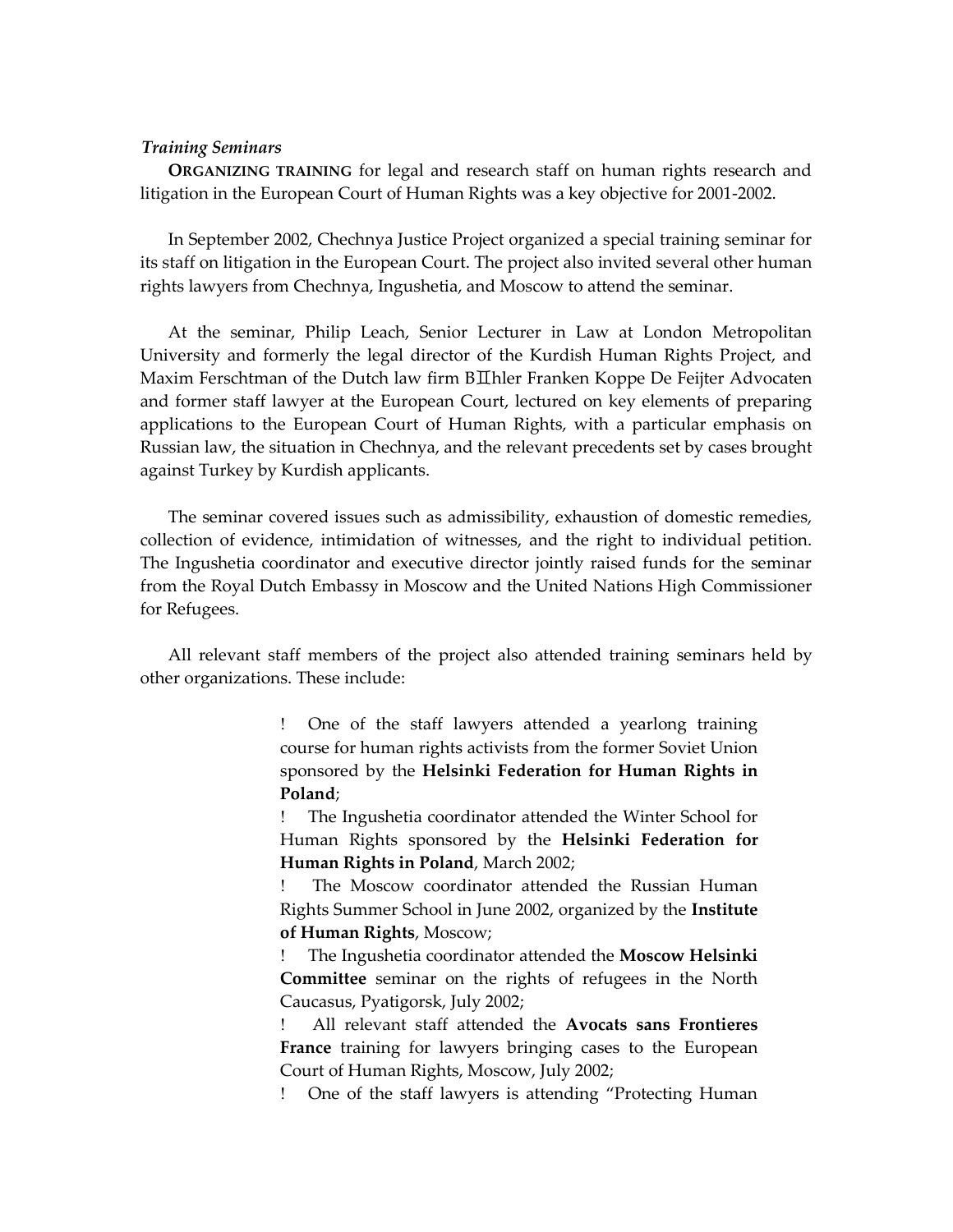Rights at the European Court of Human Rights," a 2002-2003 yearlong seminar organized by the **International Protection Center Moscow and Interights**;

 The Moscow coordinator attended the **Netherlands Helsinki Committee** and

 **Interights** practical training on the European Convention, November 2002.

#### *Work on Cases*

**THE CHECHNYA** Justice Project's goal for 2002 in terms of case-work was to select ten new cases and submit those applications to the European Court of Human Rights.

The Chechnya Justice Project far exceeded these targets. It accepted twenty-one new cases and submitted sixteen applications and five supplements to previously submitted applications. In total, the project now works on thirty-one cases with clients from sixtytwo different families.

The majority of the cases, nineteen, regard forced disappearances; eight of the cases regard extrajudicial executions; four of the cases regard torture and ill-treatment. For example, Chechnya Justice Project filed applications with the European Court on behalf of:

> Alaudin Sadykov, a fifty-three-year-old gymnastics teacher and torture victim. In 2000, Russian police detained him and held him for over two months at a precinct in Grozny, where his torture included a police officer severing one of his earlobes.

> Magomed Musaev and the parents of two other young men, whom Russian troops detained in December 2000, took to their main military base, and who then "disappeared." Three months later,

> Musaev and the others found the mutilated dead bodies of their sons in a mass grave just outside the base.

> Tsalipat Isigova and Khadisat Umkhanova, the mothers of two young men whom Russian soldiers detained during a July 2001 sweep operation in Sernovodsk along with hundreds of others. All the other men were eventually released, but our clients never saw their sons again and the Russian authorities have been unable to explain what happened to them.

> Members of nine families from the village of Starye Atagi, who each have a relative detained by Russian troops during a March 2002 sweep operation along with dozens of other men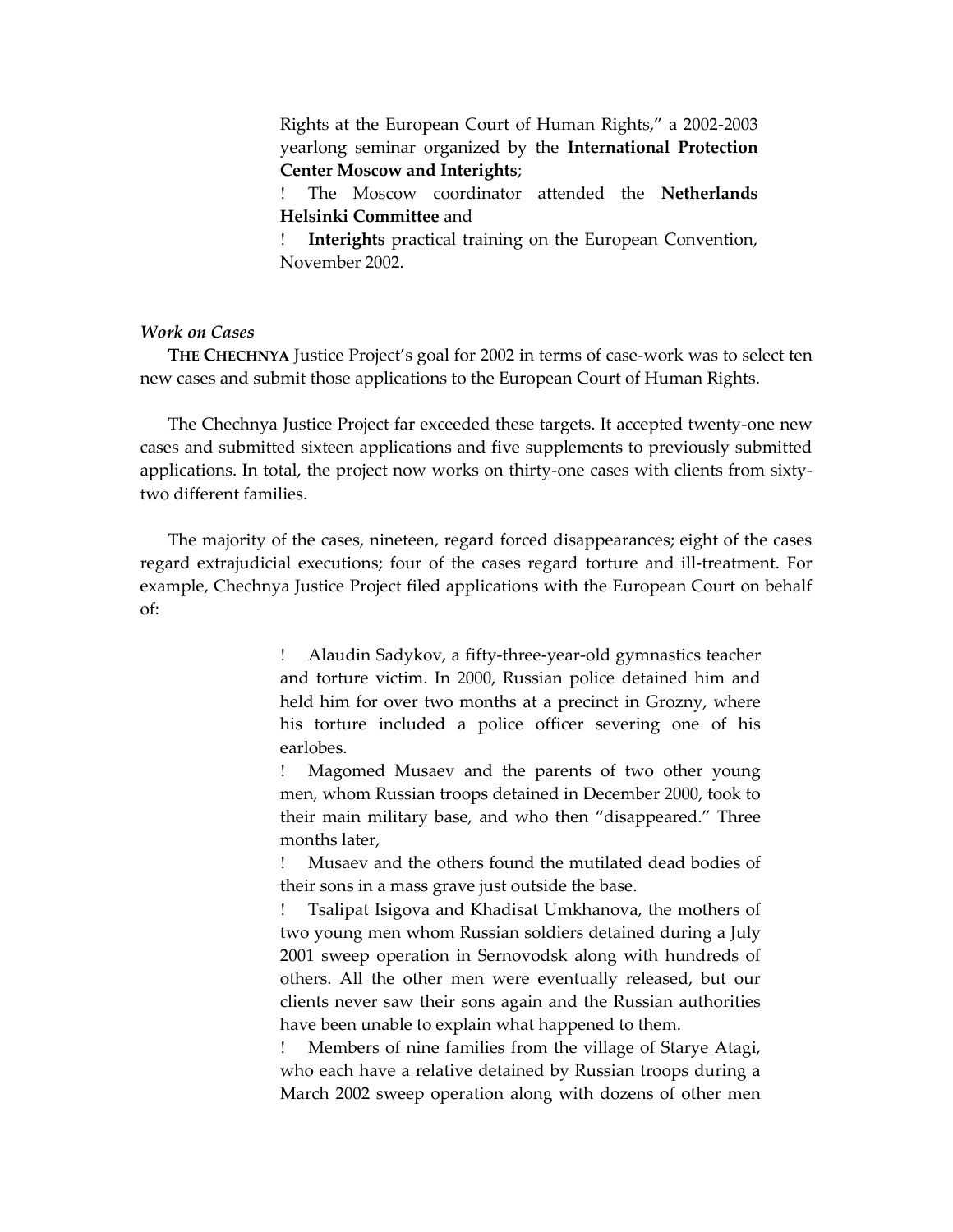from the village; most were released, but these nine men "disappeared."

For greater detail about the project's cases, please see the case summaries below, on page 28.

In 2002, the project also set up a system for the translation of its applications. We hired a Moscow-based freelance translator and, with him, developed a lexicon for translating specific legal terms from Russian into English and vice-versa.

The translator has since translated all submissions to the European Court into English or Russian. The project keeps all submissions on file in both English and Russian. Clients receive copies of submissions in Russian, and the European Court requires that all submissions after admissibility be in English or French.

Because the European Court is so overloaded with applications, the first step in processing the case, communication, generally takes over two years. With communication, the European Court informs the respondent government that an application has been submitted and gives the government's representative the opportunity to comment on its admissibility.

As of this writing, none of the applications submitted by the Chechnya Justice Project had been communicated, although we expect the first communications to take place in 2003.

#### *Emergency in the Imakaev Case*

**A DEEPLY** disturbing incident happened in one of the cases Chechnya Justice Project filed with the European Court in 2002.

On 2 June 2002, Russian federal forces detained a client of the Chechnya Justice Project, Said-Magomed Imakaev, at his home in Novye Atagi. Through the Chechnya Justice Project, Said-Magomed Imakaev and his wife Marzet Imakaeva had introduced an application to the European Court in February 2002 regarding the December 2000 "disappearance" of their son Said-Magomed Imakaev.

Realizing the imminent threat of Imakaev "disappearing" like his son, our staff immediately contacted the Russian prosecutor's office to seek an intervention. As that office failed to respond in any manner, we proceeded to inform the European Court and the Secretary General of the Council of Europe, as well as several international human rights groups. We also helped Marzet Imakaeva collect evidence that Russian soldiers detained her

husband and submitted this evidence to the prosecutor's office.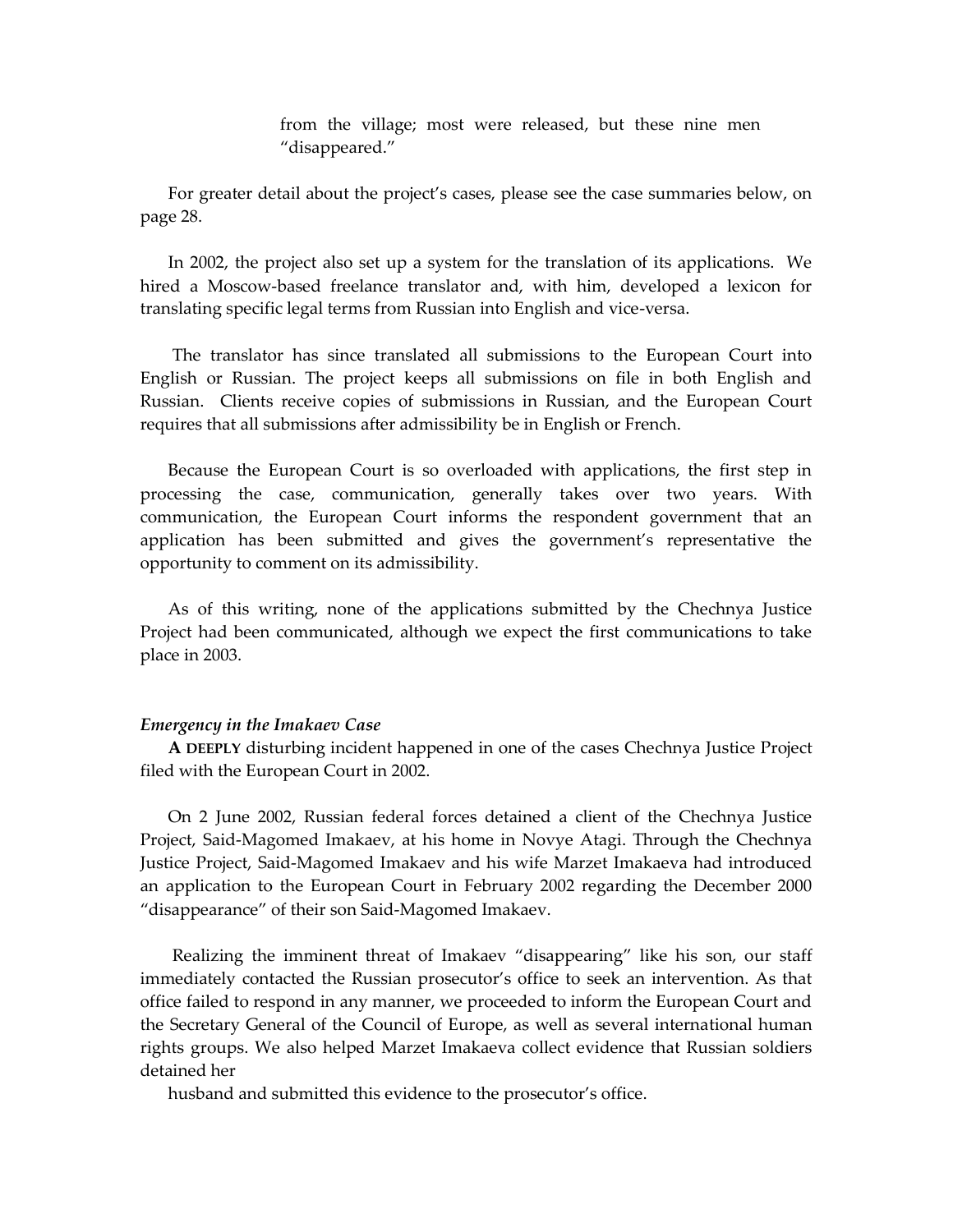In subsequent months, we tried to ensure that the Russian government was asked constantly about the Imakaev case at varying international forums, hoping that the government would eventually start looking for him and release him. Unfortunately, all these efforts have failed to bring about Imakaev's return home. He is still missing, yet another person "disappeared" in Russian custody.

In response to our appeal, the European Court required the Russian government to state whether Russian federal troops had detained Imakaev, and what investigative measures had been undertaken to establish the circumstances of his detention and his whereabouts. The government responded that, most likely, Chechen rebels disguised as Russian soldiers perpetrated the disappearance in order to discredit the federal forces.

After receiving a copy of the government's memorandum, Chechnya Justice Project submitted to the European Court overwhelming evidence that Russian troops detained Imakaev and that law enforcement agencies failed to take the most basic steps in investigating his "disappearance." Although the European Court has prioritized this application, as of this writing, the case has not moved on.

This case, and several other security incidents involving Chechnya Justice Project clients, has evoked serious discussions about the need and limited ability to protect our clients and eyewitnesses. We remain unsure whether Russian troops targeted Imakaev because of his application to the European Court, or for other reasons.

#### *Cooperation with other nongovernmental organizations*

**ANOTHER GOAL** for the Chechnya Justice Project was to develop institutional contacts with Russian and international human rights groups and establish an exchange on questions related to human rights monitoring in Chechnya, the Russian justice system, and the European Court of Human Rights.

*During 2001 and 2002, the project established relationships with many Russian and international organizations. These relationships have been instrumental in achieving several of the project's other goals: identifying and contacting new clients; securing evidence of abuse in our clients' cases; determining legal strategy vis a vis Russian legal institutions and the European Court of Human Rights; arranging participation of our staff in training seminars; and securing funding.*

In 2002, staff members of the project attended or contributed to the following seminars and conferences:

> "Grave Abuses: International Reaction Repertoire," organized by the Norwegian Helsinki Committee, Oslo,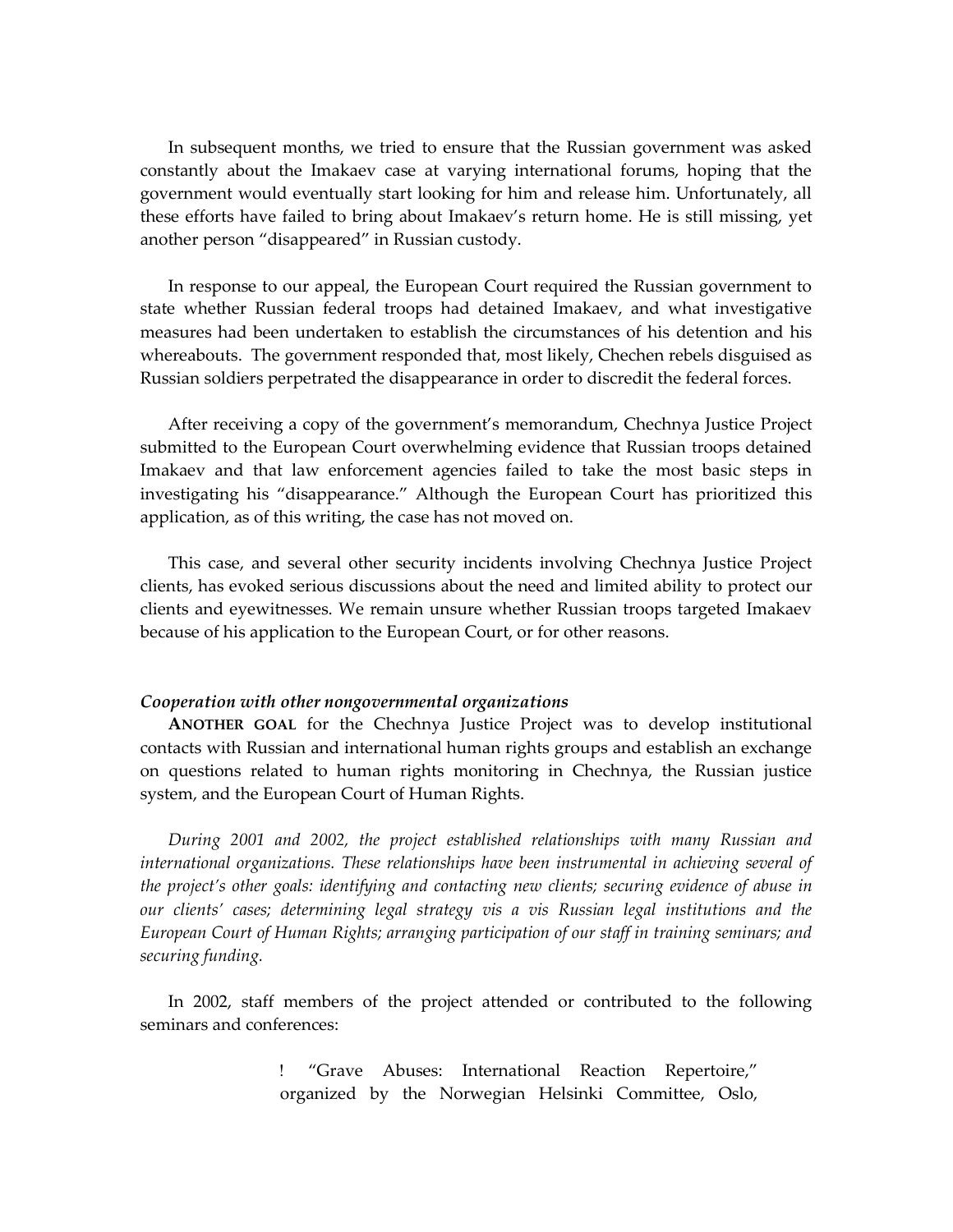August 2002;

 "For Ending the War and Bringing Peace to Chechnya," organized by the Public Committee for Ending the War in Chechnya, Moscow, November 2002;

 "OSCE and Russia: Old Bridges, New Divisions," organized by the International Helsinki Federation, the Hague, November 2002.

#### **In Russia, the project cooperates with:**

Civic Assistance International Protection Center Memorial Human Rights Center, www.memo.ru Moscow Helsinki Group Nizhny Novgorod Committee Against Torture, www.pytki.ru TACIS Legal Protection of Individual Rights UNHCR Moscow

#### **International partners include:**

Amnesty International, www.amnesty.org European Human Rights Advocacy Center Human Rights Watch, www.hrw.org Interights, www.interights.org International Helsinki Federation, www.ihf-hr.org Kurdish Human Rights Project, www.khrp.org Netherlands Helsinki Committee, www.nhc.nl Norwegian Helsinki Committee, www.nhc.no Pax Christi Netherlands, www.paxchristi.nl Swedish Helsinki Committee, www.shc.se

#### *Academic Research Projects*

**IN ORDER** to develop the theoretical foundations of our legal work, the Chechnya Justice Project commissions promising legal scholars to conduct academic research on new and unexplored issues. In 2002, the project commissioned three such studies:

> *Forced Disappearances as Continuing Violations of International Law.* Amsterdam International Law Clinic. For several of Chechnya Justice Project's cases it was crucial to argue that forced disappearances are "continuing violations," to which the six-month statute of limitation for introducing an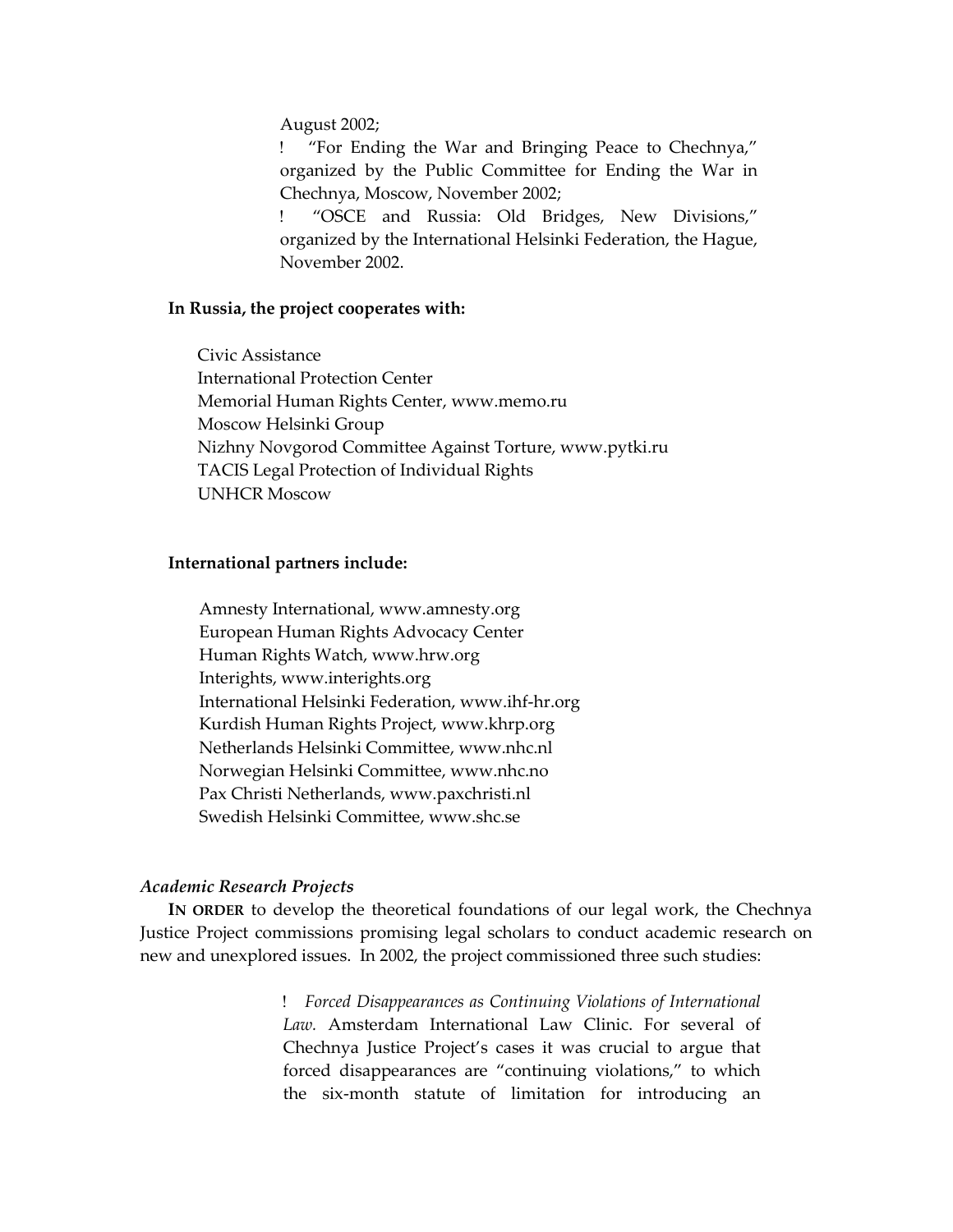application does not apply. At the project's request, the Amsterdam International Law Clinic surveyed the case law of the European Court of Human Rights on forced disappearances and continuing violations, and examined whether other international bodies considered forced disappearances to be of a continuing nature.

 *Independence of the Military Justice System in Russia and the Jurisdiction of Military and Civilian Prosecutors.* A.I. Panicheva, candidate of science, Moscow State Law Academy. Russian law provides for a separate justice system for crimes committed by military servicemen. The Chechnya Justice Project has often found that a lack of clarity of jurisdiction between the civilian and military prosecutor's offices hindered the effectiveness of investigations into complaints of abuses committed by servicemen. At the project's

 request, Ms. Panicheva defined each the roles of the military and civilian prosecutors in the context of Article 13 of the European Convention, the right to effective remedy.

 *The Exhaustion of Domestic Remedies in the Russian Legal Arena*. M.R. Voskobitova, International Protection Center, Moscow. Individuals who wish to bring applications to the European Court of Human Rights must exhaust all effective domestic remedies available to them under domestic law. This research project sought to identify which local remedies Russian citizens are obliged to exhaust in order to meet the European Court's exhaustion requirement. It also aimed to identify which formally existing remedies should be deemed ineffective, and on what grounds.

# *4. Project Plan 2003-2004*

### *Developments in the Project's Legal Work*

**IN 2003**, the project will assist its clients to submit complaints to local courts protesting the inaction or ineffectiveness of the procuracy's investigation. Such complaints have become possible with the entry into force of Russia's new Criminal-Procedural Code.

The project will submit approximately twenty new applications to the European Court annually during 2003 and 2004.

During 2003 and 2004, as the project's cases progress through the European Court, the project will prepare annually 5-10 additional submissions, such as responses to government observations. By 2005, we expect that the bulk of the project's legal work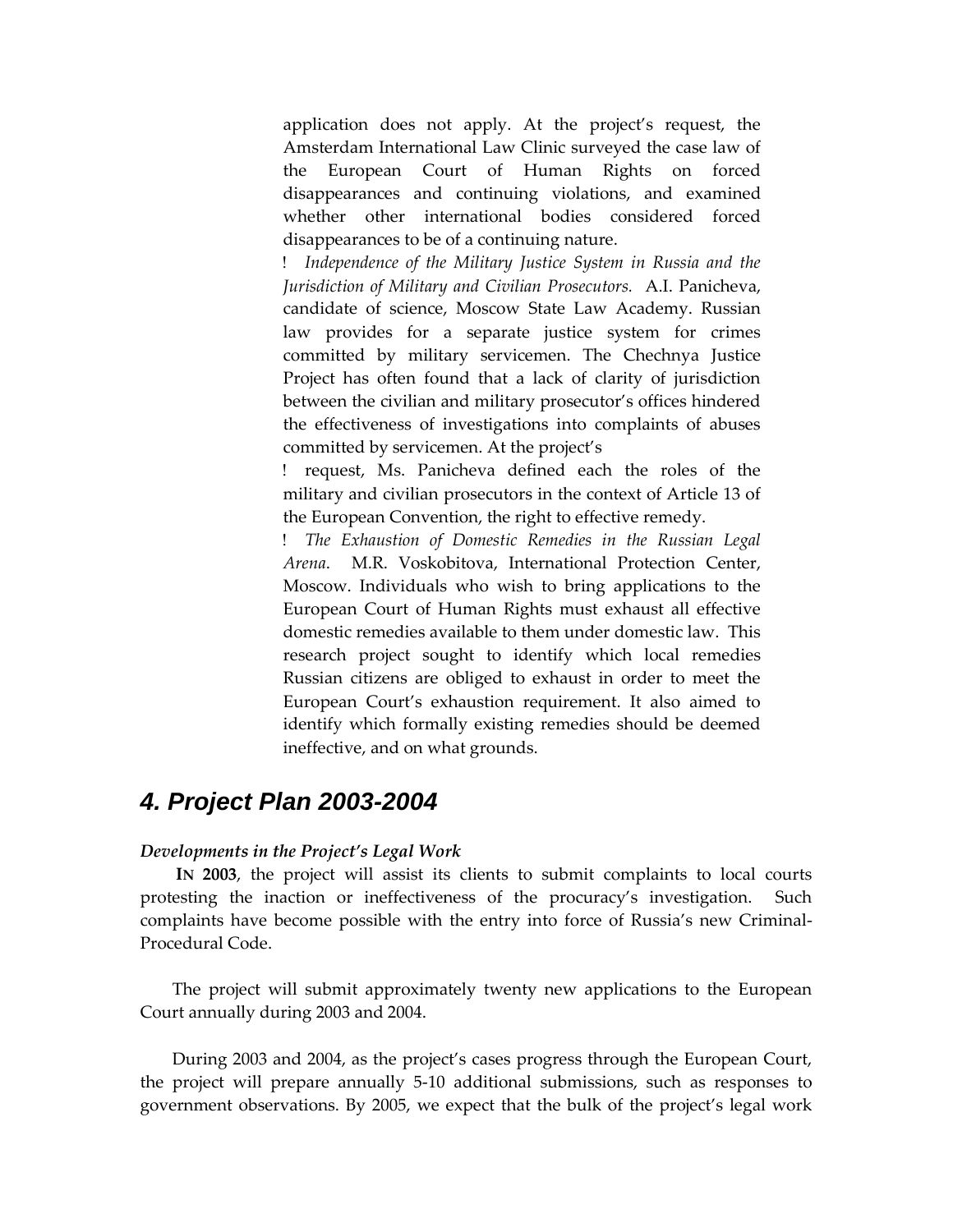will be related to applications in more advanced stages before the European Court.

In 2003, the project will hold an advanced training seminar on the European Court of Human Rights specifically tailored to working on cases from Chechnya. This seminar will follow up on the seminar organized in 2002 and focus on practical training on the more advanced stages of proceedings before the European Court. The project will invite lawyers and human rights advocates from other Russian NGOs to attend the seminar as well.

In 2003, the project will publish its first annual citizens' guide, a pamphlet with detailed, step-by-step instructions on how to submit an application to the European Court regarding a forced disappearance. These pamphlets will lower the threshold for human rights advocates but especially also ordinary persons in

Chechnya to submit cases to the European Court independently and will address the severe lack of qualified and accessible legal representation in Chechnya. These guides will make the project's expertise accessible to a wider audience so that a maximum number of people in Chechnya can benefit from its work.

In 2003 and 2004, with the assistance of the Swedish Helsinki Committee and a Swedish university, the project will produce a bi-annual summary of new European Court case-law (judgments and admissibility decisions) that are relevant for cases from Chechnya. The summary will also include relevant reviews of academic articles from European law journals.

#### *Organizational and Administrative Developments*

**DURING 2003**, the project will register the Moscow office as a Russian NGO affiliate of Stichting Chechnya Justice Initiative, thus officially establishing a presence in Moscow as a registered non-governmental organization.

During 2003, the project will launch its website at www.scji.org.

During 2003 and 2004, the executive director and the interim Board will work to replace the interim Board with a Governing Board; and the project will continue to expand its Advisory Committee and Committee of Recommendation.

With the assistance of the Swedish Helsinki Committee, in 2003 the Director will attend a training on NGO management and fundraising. In 2004, the Moscow coordinator and Ingushetia coordinators will attend training sessions on NGO management. In

2003, the project will hire a regular bookkeeper and arrange for a bi-annual audit of the project's finances.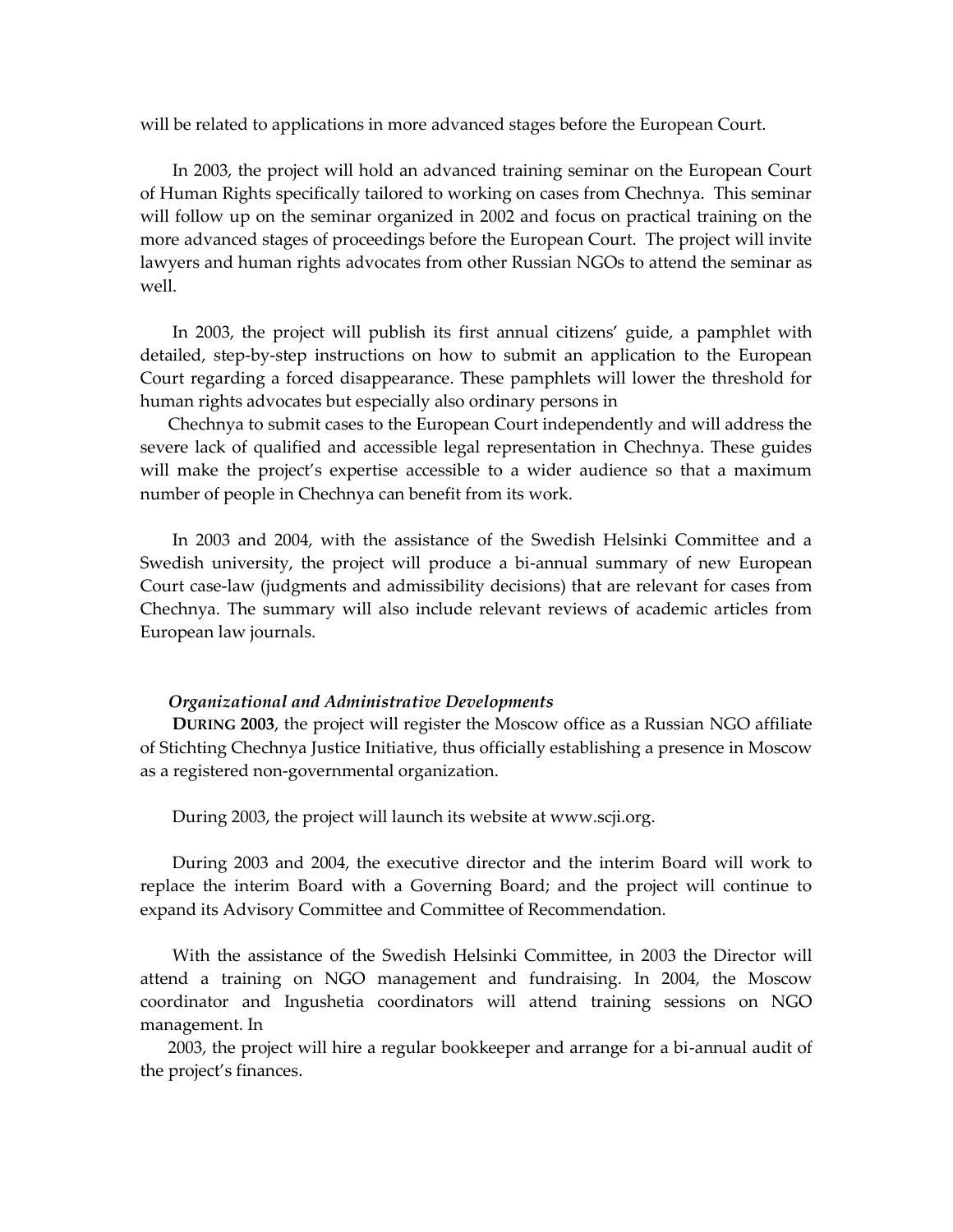# *5. Cases of the Chechnya Justice Project*

**NOTE:** For security reasons, clients of the Chechnya Justice Project whose applications have not yet been introduced to the European Court of Human Rights are not included in this list, with the exception of the Murdalov case.

## **1.** *The Disappearance of Musa Akhmadov***:**

On 6 March 2002, federal forces detained Musa Akhmadov as he was driving to see his father in the village of Makheti. The soldiers brought Akhmadov to the military base in the village of Khattuni. The next day, military servicemen told his relatives that he had been transferred to Khankala military base. Akhmadov's family has not been able to obtain any further information about his whereabouts or fate. The official investigation into the "disappearance" has not been effective. In September 2002, the Chechnya Justice Project (CJP) filed a preliminary application with the European Court of Human Rights on behalf of Akhmadov's wife. Our team currently assists the family in their attempts to seek justice within Russia.

# **2.** *The Disappearance and Summary Execution of Shamil Akhmadov***:**

During a March 2001 sweep operation in Argun, Russian federal forces detained Shamil Akhmadov, along with at least ten other men. Although the dead bodies of four of the men were found days later outside the Khankala military base, Akhmadov's relatives searched for him for over a year. In May 2002, they found his remains, bearing signs of extrajudicial execution, in a vacant lot on the outskirts of

Argun. CJP filed a preliminary application with the European Court of Human Rights on behalf of Tamusa Akhmadova in October 2002.

## **3.** *The Disappearance of Lom-Ali and Umar-Ali Aziev***:**

On 24 September 2000, after midnight, armed masked men burst into the house of the Aziev family in Grozny. They beat up Leche Aziev and took away his two sons. Leche Aziev and his wife have been looking for their sons ever since. Russian prosecutors did not conduct a meaningful investigation. CJP filed an application with the European Court on behalf of Leche and Zulai Aziev in July 2001. The case is currently awaiting communication.

## **4.** *The Disappearance of Shakhid Baisaev***:**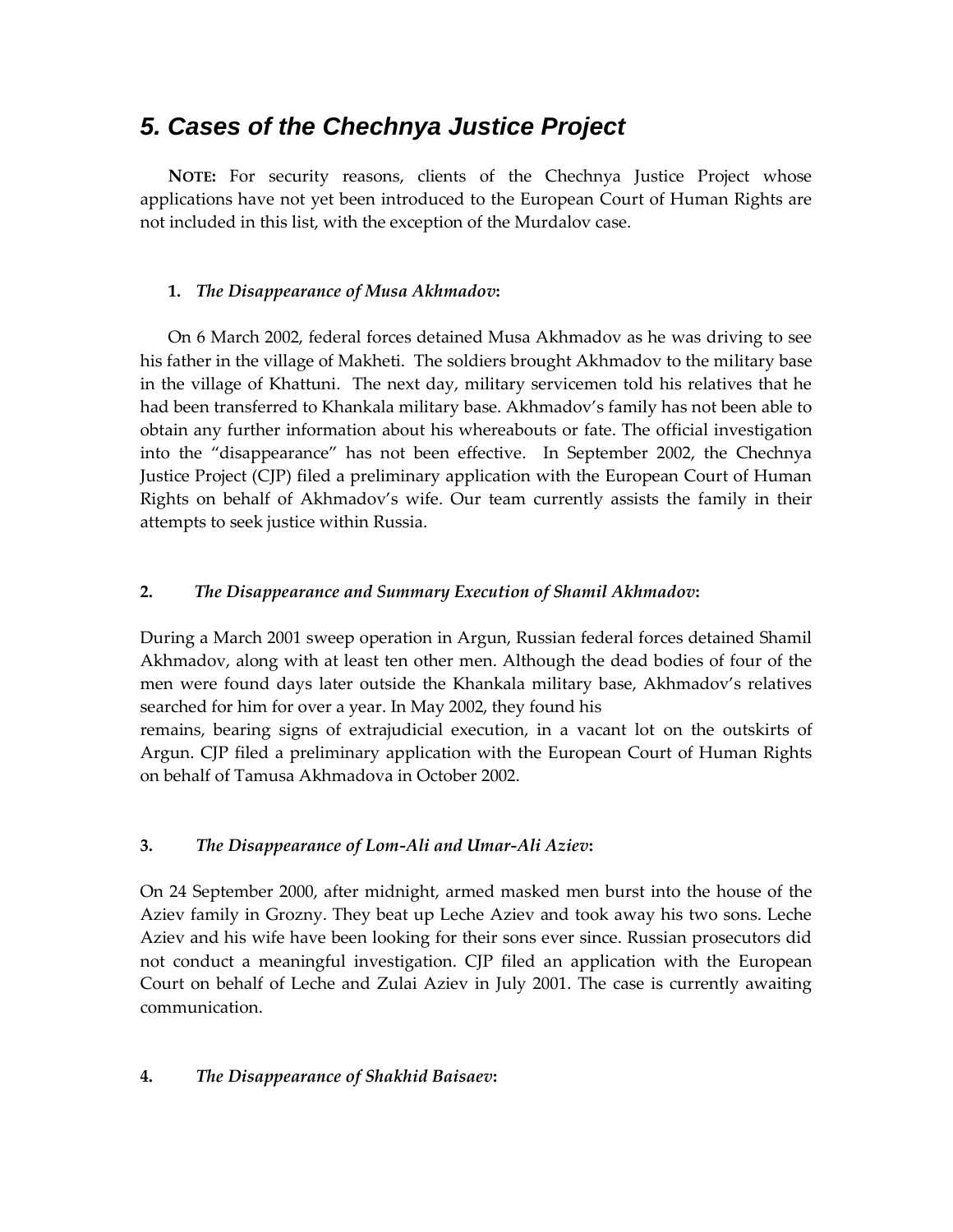Russian federal troops detained Shakhid Baisaev during a sweep operation in Pobedinskoe (near Grozny) on 2 March 2000. Baisaev's wife Asmart Baisaeva has been looking for her husband ever since. In August 2000, armed masked men sold her a videocassette containing footage of her husband's detention. Russian prosecutors opened a criminal investigation but failed to conduct a meaningful investigation. CJP submitted the videotape to the prosecutor's office with a request to identify the individuals on the videotape and question them but never received a response. In April 2002, CJP filed an application to the European Court of Human Rights on behalf of Baisaeva.

# **5.** *The Disappearance of Bekkhan Bargaev***:**

On 14 January 2001, federal soldiers detained Bekkhan Bargaev at his home. After beating both Bargaev and his mother with rifle butts, they forced him into an armored personnel carrier (APC) and drove away. He has not been seen since, and all of his family's attempts to establish his whereabouts and fate have been unsuccessful. CJP and Menno Kamminga, Professor of Law at University of Maastricht Faculty of Law filed a preliminary application with the European Court in March 2002. The full application will be filed shortly.

## **6.** *The Unlawful Detention and Torture of Arbi and Adam Chitaev***:**

Russian federal troops detained Arbi and Adam Chitaev in April 2000. They were held in Chernokozovo until their release in September that year, and both men suffered illtreatment and torture. Criminal charges against them were dropped shortly after their release. Memorial Human Rights Center filed a complaint on behalf of the brothers to the European Court of Human Rights in July 2000. In summer 2001, both sides requested that CJP represent the brothers in further proceedings. CJP initiated appropriate action in the domestic legal system and filed an additional submission to the European Court in November 2002.

## **7.** *The Disappearance of Said-Magomed Debizov and Iznovr Serbiev***:**

During a 14 January 2001 sweep operation in Starye and Novye Atagi, Russian federal forces detained Iznovr Serbiev and Said-Magomed Debizov, who worked at an auto repair shop. Their relatives have not been able to establish their whereabouts or fate since. The procuracy opened a criminal case into their disappearance, but no effective investigation was ever carried out. CJP and Netherlands-based law professor Menno Kamminga filed a preliminary application with the European Court in March 2002. The full application will be filed shortly.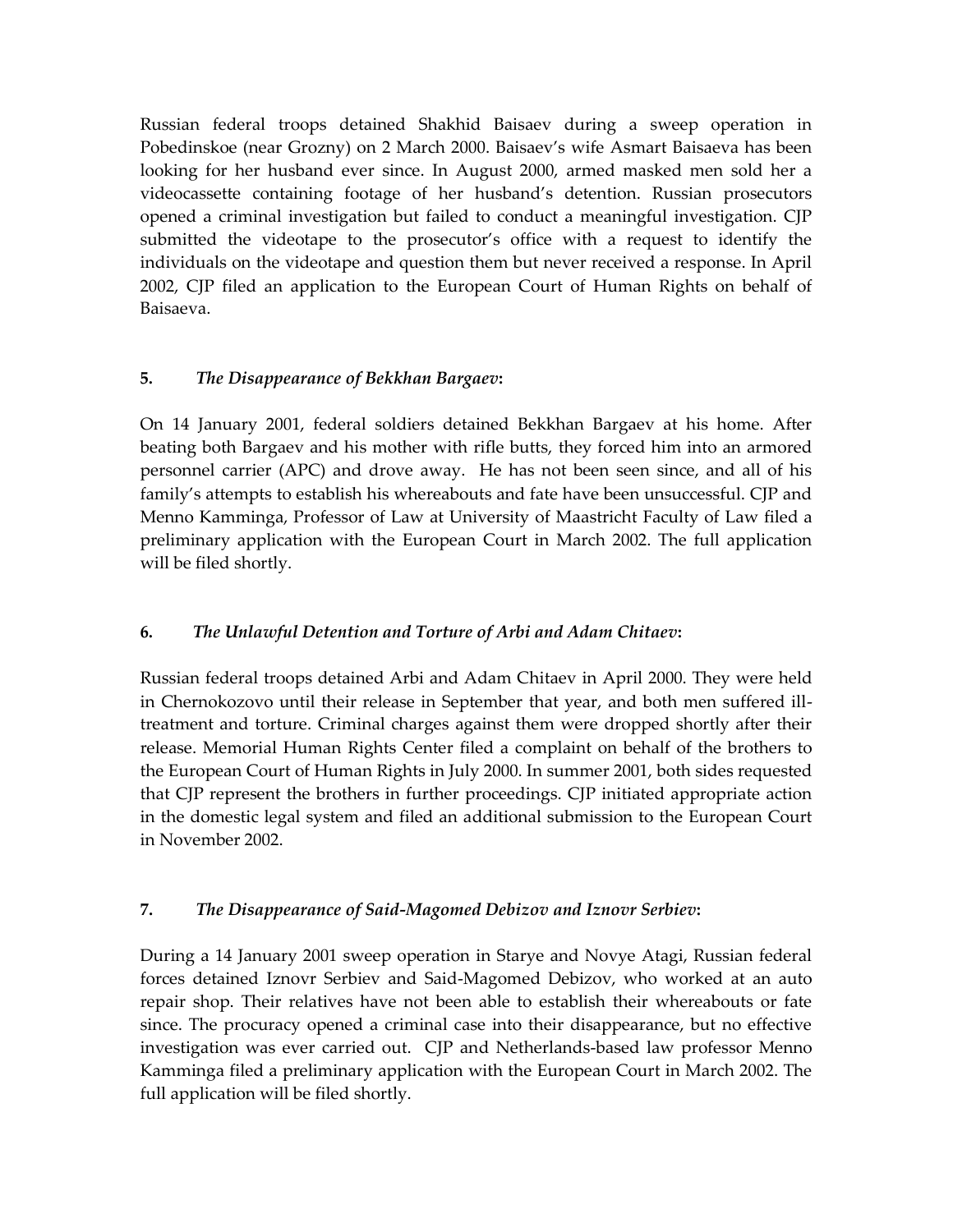## **8.** *The Disappearance of Magomed Dokuev***:**

On 14 February 2001, at 6:00 in the morning, Russian soldiers seized Magomed Dokuev and his father Vakhid Dokuev from their home in the village of Novye Atagi. Vakhid Dokuev was released on the following day, but Magomed Dokuev has not been seen since. A former detainee later informed the family that Magomed died in detention and was buried on a Russian military base, but the family has not been granted access to the purported burial site. CJP and Maxim Ferschtman of the Dutch law firm BIIhler, Franken, Koppe, de Feijter Advocaten filed an application regarding this case with the European Court in February 2003. The case is currently awaiting communication.

## **9.** *The Disappearance of Islam Dombaev*:

On 28 June 2000, a Russian ministry of interior unit detained then fifteen-year-old Islam Dombaev and two of his friends, Murat Lianov and Timur Tabzhanov. Dombaev's mother has been looking for her son ever since. Russian prosecutors opened a criminal investigation into the disappearance but have failed to question key witnesses. Although the investigation established the units involved in their detention, prosecutors have not identified any suspects in the disappearance and the investigation was subsequently suspended. The CJP team filed an application with the European Court on behalf of Rashan Alieva, Dombaev's mother, in July 2001. London-based barrister Gareth Peirce represents the family. The case is currently awaiting communication.

## **10.** *The Summary Execution of Five Members of the Estamirov family***:**

On 5 February 2000, Russian federal troops summarily executed five members of the Estamirov family in the Novye Aldi suburb of Grozny. Among the victims were a oneyear-old boy and a woman who was eight months pregnant. The criminal investigation into the killings failed to conduct full forensic medical examinations of the bodies and forensic analysis of the crime scene, secure physical evidence at the scene of the crime, and question witnesses. The CJP team filed an application with the European Court on behalf of the Estamirov family in August 2000. London-based barrister Gareth Peirce represents the family. The case is currently awaiting communication.

## **11.** *The Arbitrary Killing of Amkhad Gekhaev and Zalina Mezhidova***:**

On 27 October 2001, Zalina Mezhidova and Amkhad Gekhaev were driving home from a turnip field in Komsomolskoe when military helicopters opened fire on their car. Although soldiers took them away alive, though injured, the military returned their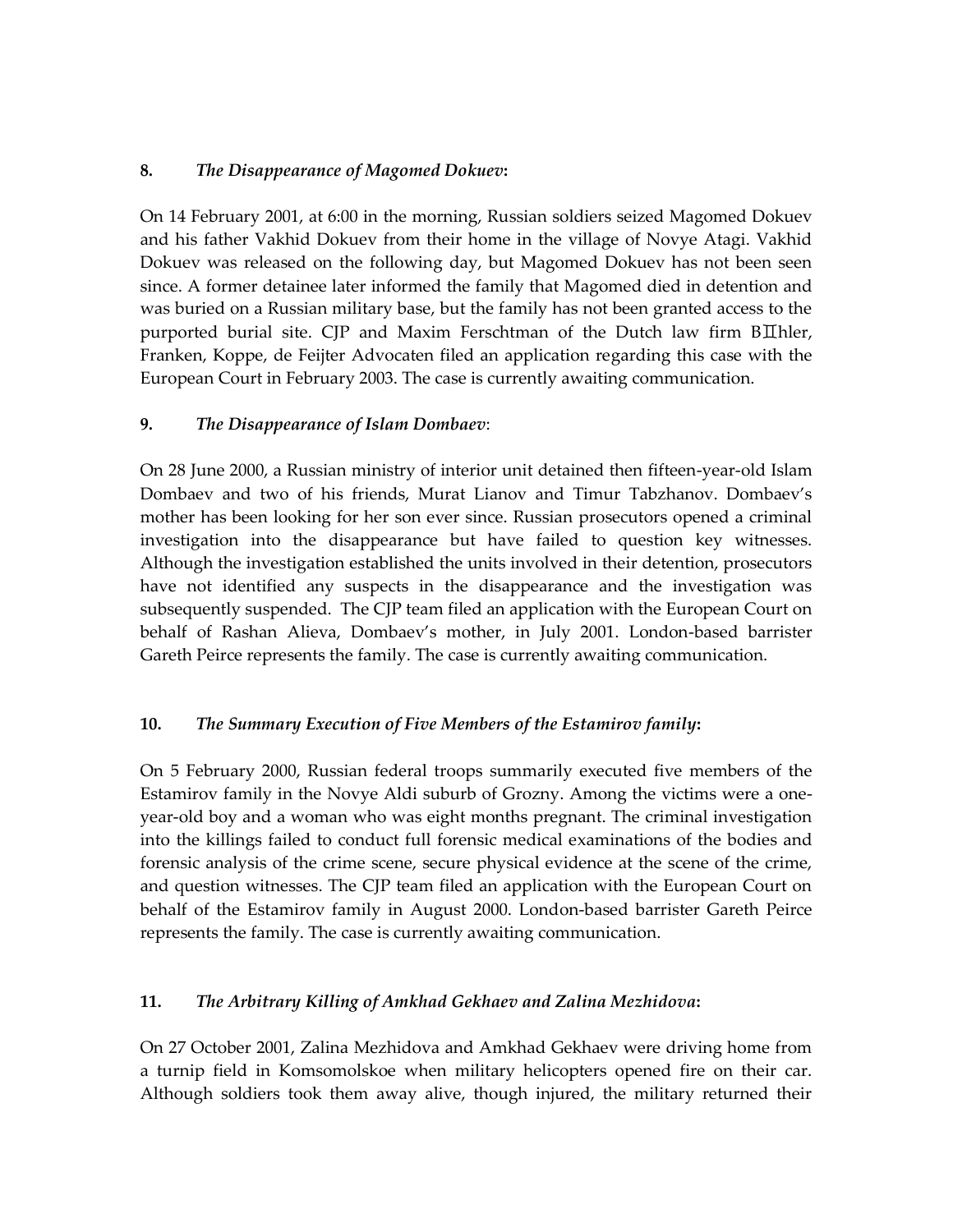dead bodies, both missing limbs, to the families several days later. The official investigation has failed to identify any suspects in the case and the military procuracy informed the applicants that no wrongdoing had been found in the 27 October operation. The CJP team filed a preliminary application with the European Court in April 2002 and will submit the full application shortly.

## **12.** *The Summary Execution of Mariam and Magomet Goigov***:**

In January 2000, Russian federal troops summarily executed fifty-nine-year-old Mariam and thirty-one-year-old Magomet Goigov in the Staropromyslovskii district of Grozny. A medical examination by an Ingush forensic expert shows that Magomet Goigov was severely tortured before his death. Russian prosecutors opened a criminal investigation into the summary executions but the investigation has not been meaningful. In September 2001, CJP filed an application with the European Court of Human Rights on behalf of Petimat Goigova and her four children. The case is currently awaiting communication.

# **13.** *The Disappearance of Said-Khusein and Said-Magomed Imakaev:*

On 17 December 2000, twenty-three year old Said-Khusein Imakaev was driving home from the market when a group of armed men stopped his car and detained him. Said-Khusein subsequently disappeared. Investigators failed to question key witnesses and soon suspended the investigation. In February 2002, Said-Khusein's parents filed an application with the European Court of Human Rights. Four months later, on 2 June 2002, Russian federal forces detained Imakaev's father, Said-Magomed Imakaev, at his home. Said-Magomed subsequently also "disappeared." The official investigation failed to follow leads that could lead to identifying the officers who detained Imakaev. That same month, CJP filed an application regarding the second disappearance to the European Court. In response to a request from the European Court about the father's disappearance, the Russian government asserted that, most likely, rebel fighters disguised as federal forces had detained Said-Magomed Imakaev. CJP submitted a large body of evidence of Russian federal troops' involvement in the disappearance to the European Court. The case is currently awaiting communication.

## **14.** *The Disappearance of Sultan Isaev***:**

On 29 April 2001, Russian troops conducted a sweep operation in Alkhan-Kala. In the course of the operation, they detained eleven men, including Sultan Isaev, who subsequently disappeared. Isaev's wife, Khamila Isaeva, has since sought to establish the whereabouts of her husband, but to no avail. At CJP's request, Professor Bill Bowring of London Metropolitan University filed an application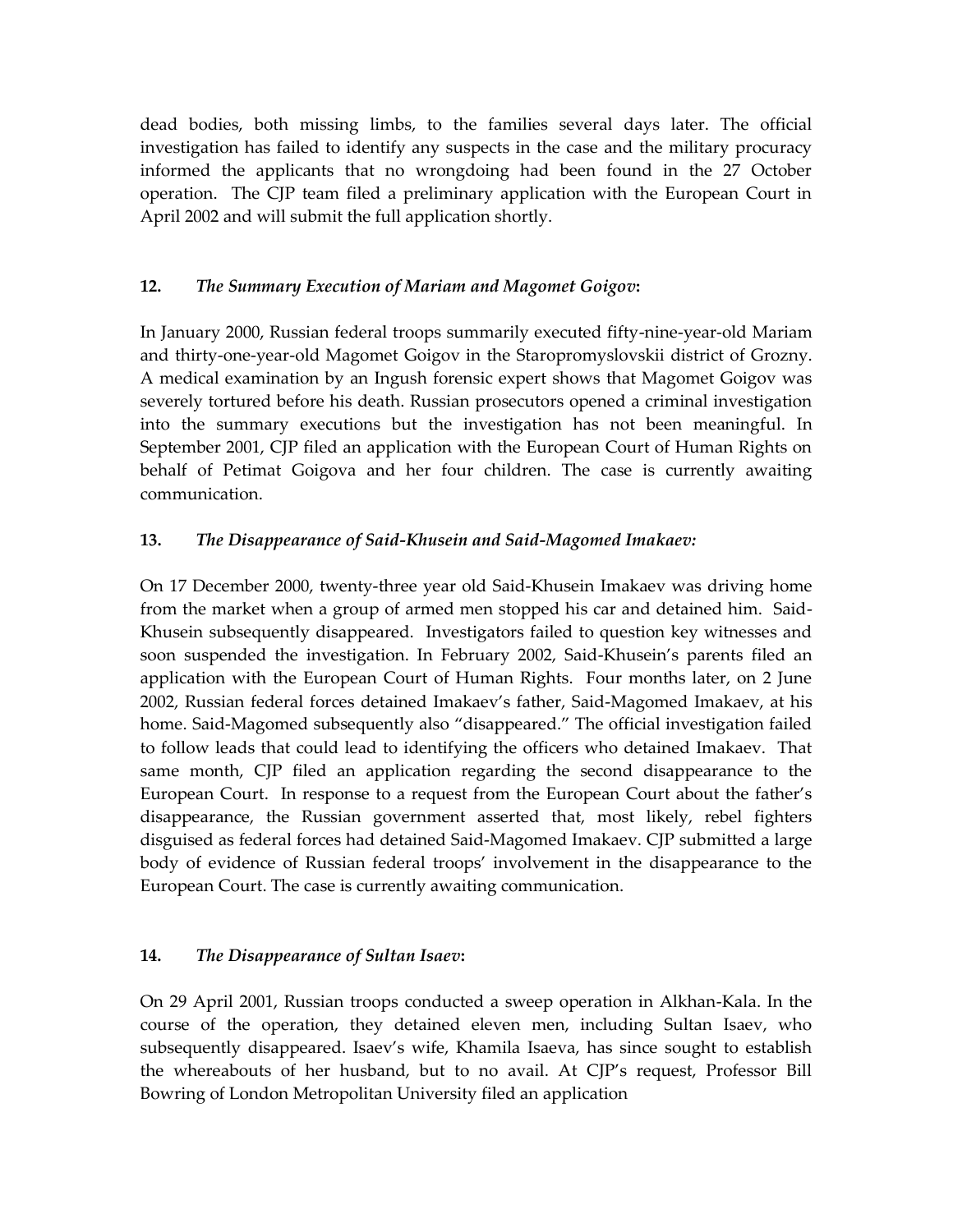with the European Court on behalf of Isaev's wife in December 2002. The case is currently awaiting communication.

# **15.** *The Disappearance of Apti Isigov and Zelimkhan Umkhanov***:**

During a 2 July 2001 sweep operation in Sernovodsk, Russian troops detained hundreds of men, including Apti Isigov and Zelimkhan Umkhanov. Most men were released the same evening but Isigov and Umkhanov "disappeared." Their relatives have since unsuccessfully sought to establish their whereabouts. A criminal investigation was opened but later suspended on grounds of failure to identify a suspect, despite the fact that the procuracy questioned several servicemen who participated in the sweep operation and even members of the APC crew that detained the two men. CJP filed an application with the European Court on behalf of the relatives of the two men in December 2002. The case is currently awaiting communication.

# **16.** *The Unlawful Detention and Torture of Salambek Khadisov and Islam Tsechoev***:**

On 23 September 2001, Salambek Khadisov and Islam Tsechoev were detained by Russian police from their homes in the Sunzha district of Ingushetia. After a day in an Ingush police cell, a military helicopter transported them to Khankala military base in Chechnya. Russian guards brutally beat them with rifle butts, extinguished cigarettes on their skin, and forced them to sign documents denying that any mistreatment occurred. CJP introduced an application to

the European Court on behalf of the two men in April 2002 and will submit a full application shortly.

# **17.** *The Arbitrary Killing of Khamid Khatsiev and Kazbek Akiev***:**

On 6 August 2000, a Russian military helicopter opened fire, without apparent reason, at a group of men who were mowing grass in the hills near the Ingush village of Arshty (just across the border with Chechnya). Two of the men were killed. The military prosecutor's office opened a criminal investigation but the investigation has not been meaningful. In December 2001, CJP filed an application with the European Court of Human Rights on behalf of Khazman Akieva and Laila Khatsieva, mothers of the two killed men, as well as a number of other close relatives. The case is currently awaiting communication.

## **18.** *The Disappearance of Magomed and Kharon Khumaidov***:**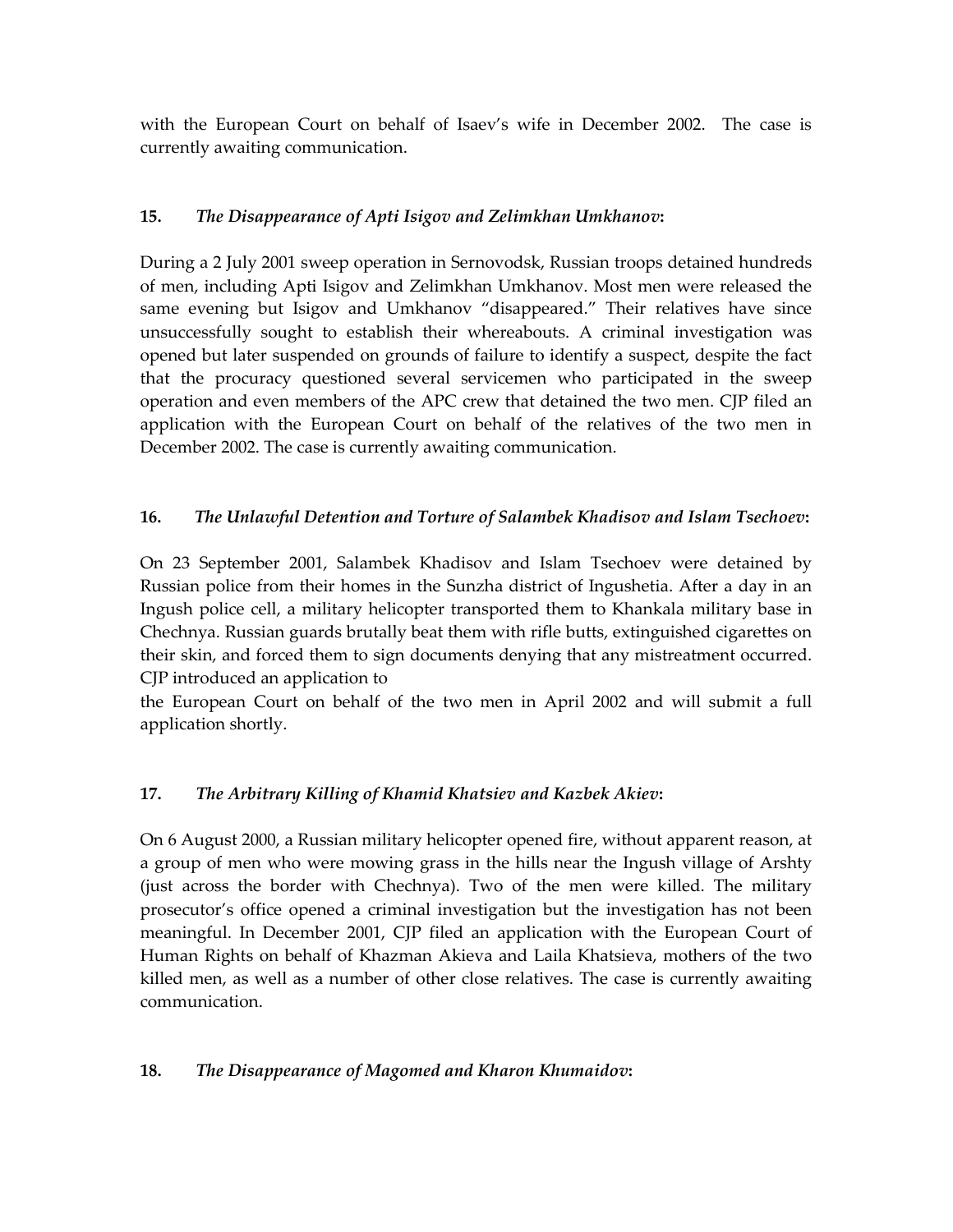On 12 February 2002 federal forces surrounded the Khumaidov home in the village of Makheti, broke into the courtyard, detained Magomed Khumaidov and his father Kharon and drove them away to the military base in Khattuni. At the base, federal servicemen told relatives that the two men had been transferred to the military base at Khankala. All subsequent efforts to establish their whereabouts have been in vain. Law enforcement agencies never adequately investigated the "disappearances." In August 2002, the Chechnya Justice Project filed a preliminary application with the European Court of Human Rights on behalf of Esila Akhiatova, Magomed's

wife. Presently our team assists the family in its attempts to seek justice within Russia and is preparing a full application to the European Court of Human Rights.

## **19.** *The Disappearance of Ramzan Kukuev***:**

On 3 May 2001 during a special operation in the village of Tsa-Vedeno federal forces detained Ramzan Kukuev. After his detention, his wife appealed to various authorities in an attempt to establish his whereabouts or his fate, but all of her attempts were in vain. The procuracy opened a criminal investigation into his disappearance, but failed to conduct a thorough and effective investigation. In June 2002, CJP filed a preliminary application with the European Court on behalf of Kukuev's wife, Mariam Atabaeva. Presently CJP assists Atabaeva in her attempts to seek justice within Russia and is preparing a full application to the European Court of Human Rights.

## **20.** *The Disappearance and Extrajudicial Execution of Nura Lulueva***:**

On 3 June 2000, armed masked men on an armored personnel carrier detained Nura Lulueva, her cousins and several other people at the Northern market in Grozny, where they had been selling strawberries. In March 2001, Lulueva's body and those of her cousins were discovered among those retrieved from a mass grave in Dachny village, outside Grozny. Russian prosecutors failed to conduct a meaningful investigation. No full forensic examination was conducted on the body and physical evidence, including clothing and blindfolds, was not saved as material evidence. Almost two years after the discovery of the body, the investigation has led to no results. The CJP filed an application with the European Court on behalf of Said-Alvi Luluev, Lulueva's husband, in March 2001. London-based barrister Gareth Peirce represents the family. The case is currently awaiting communication.

## **21.** *The Unlawful Detention and Torture of Suleiman Medov***:**

Russian federal troops detained Suleiman Medov in January 2000. Medov was held in a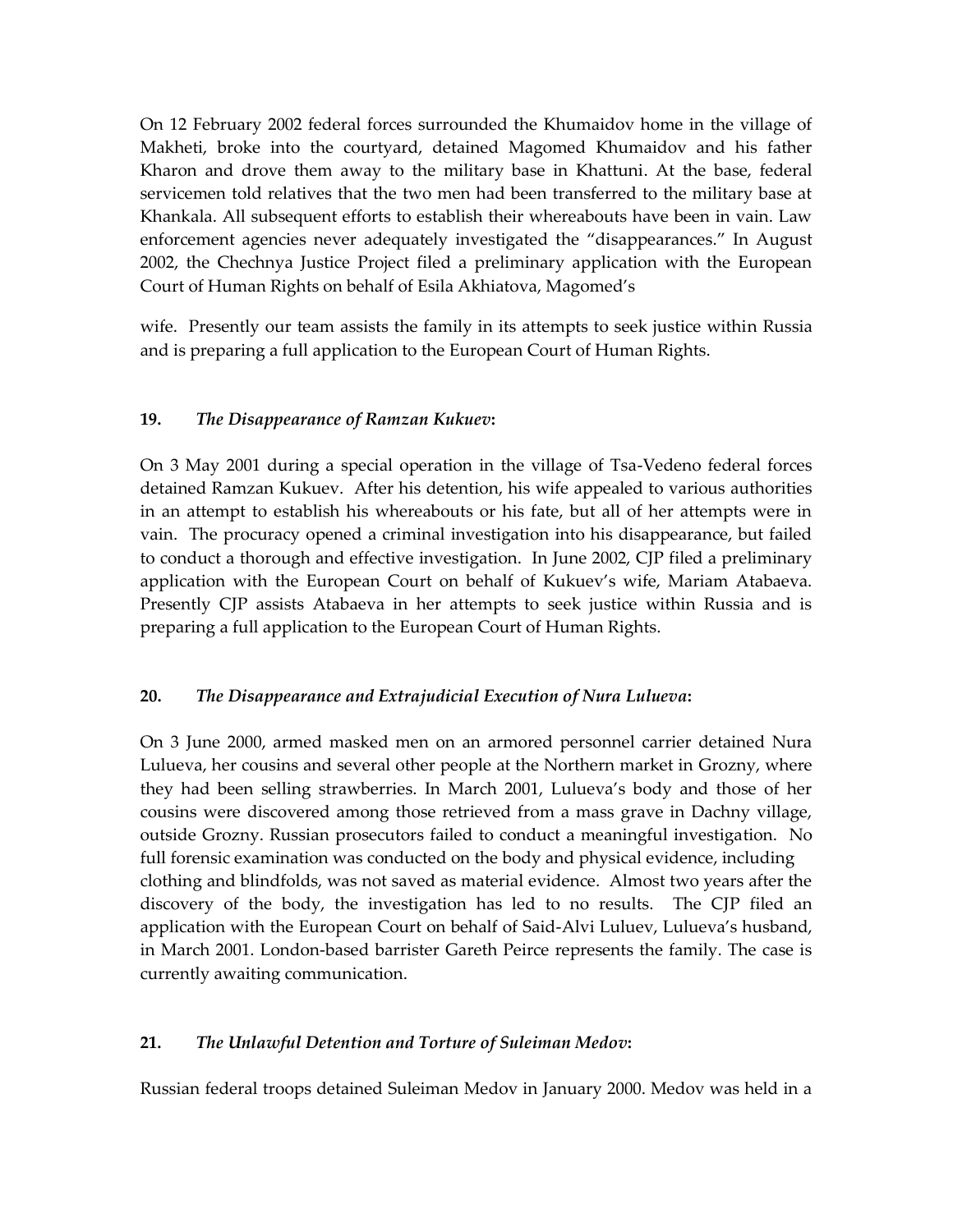variety of detention centers, including Chernokozovo, for the next three months. During this period, Medov was tortured and beaten frequently. Members of the CJP team gathered evidence of Medov's illtreatment and corresponded with the prosecutor's office regarding his case. By June 2001, domestic remedies had been exhausted. At the request of CJP, Maxim Ferschtman of the Dutch law firm  $B\overline{L}$ hler, Franken, Koppe, de Feijter Advocaten filed an application to the European Court of Human Rights on behalf of Suleiman Medov in December 2001. The case is currently awaiting communication.

# **22.** *The Disappearance and Extrajudicial Execution of Odes Mitaev, Magomed Magomadov, Said-Rakhman Musaev***:**

During a 10 December 2000 targeted operation in Raduzhnoe and Dolinskii villages, masked men on military vehicles detained twenty-one men, including Magomed Magomadov, Said-Rakhman Musaev, and Odes Mitaev. While eighteen of the detainees were released in subsequent weeks, the bodies of Magomadov, Musaev

and Mitaev, each with clear signs of extrajudicial execution, were found in the Dachny village mass grave on 21 February 2001. The official investigation into the men's deaths failed to conduct a full forensic autopsy on the bodies or to save physical evidence, such as the clothing and bindings found on the bodies, as material evidence. Two years after the discovery of the bodies, the investigation has not made any progress. CJP filed an application with the European Court of Human Rights on behalf of the three families in February 2003. The case is currently awaiting communication.

## **23.** *The Disappearance of Zelimkhan Murdalov***:**

On 2 January 2001, Russian police officers in the October district of Grozny detained Zelimkhan Murdalov and brought him to the local police station. Murdalov subsequently disappeared, although police assert they released him the next day. The official investigation found that Murdalov was severely beaten on the night of 2 June and that police officers who drove away the following day told their colleagues that they had blown up his body. The investigation has failed to establish Murdalov's whereabouts or find his remains. Although one police officer was charged for ill-treating Murdalov, no-one has been indicted for his "disappearance." The criminal proceedings are currently suspended.

## **24.** *The Unlawful Detention and Torture of Alaudin Sadykov***:**

Police detained Alaudin Sadykov on 5 March 2000, and held him in the October district temporary police precinct for over two months. During those months, police cut off one of his ears, broke several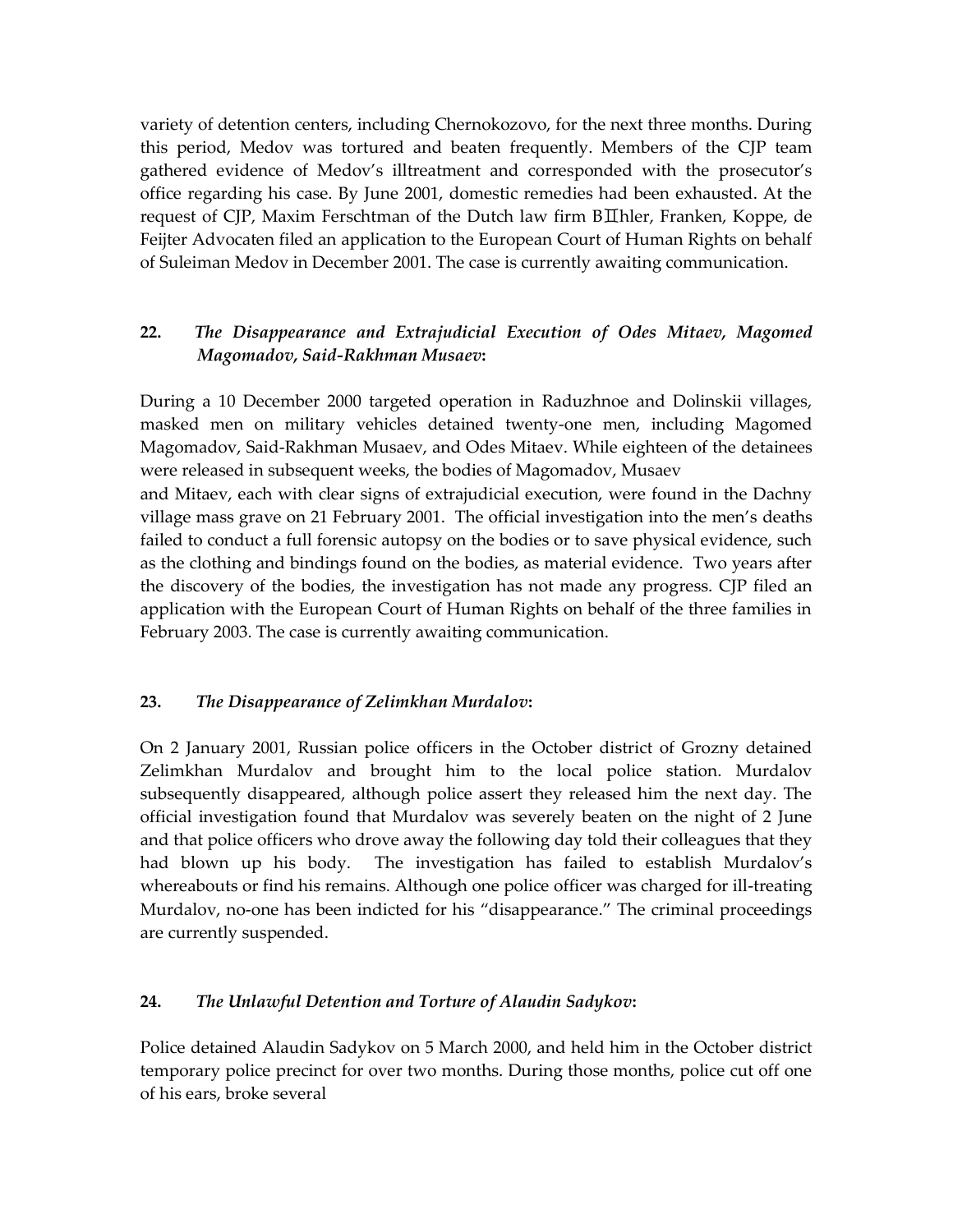ribs and caused numerous other physical injuries. Sadykov was eventually released in May 2000. He reported the ill-treatment in June 2000 to the prosecutor's office but the official investigation has failed to identify any suspects. CJP filed an application to the European Court of Human Rights on behalf of Sadykov in July 2002. The case is currently awaiting communication.

## **25.** *Disappearances after a sweep operation in Starye Atagi***:**

During a 6 to 11 March 2002 special operation in the village of Starye Atagi, federal soldiers detained Amir Pokaev, Islam Chagaev, Said-Selim Kanaev, Aslan Akhmadov, Magomed Isambaev, Ibragim Magomadov, Adlan Baisarov, Timur Khadzhiev and Abdul-Naser Zakev. Since their detention, their relatives have unsuccessfully sought to establish their whereabouts and fate. The official investigation into the "disappearances" have produced no results. In September 2002 CJP filed a preliminary application with the European Court of Human Rights on behalf of the families of the detained and disappeared men. Presently our team assists the families in their attempts to seek justice within Russia and is preparing the full application to the European Court.

# **26.** *The Disappearance of Khadzhimurat Yandiev***:**

On 2 February 2000, Russian federal troops detained a wounded Khadzhimurat Yandiev at a hospital in Alkhan-Kala. Video footage of the detention, submitted to the prosecutor, showed how a Russian officer questioned Yandiev and then ordered his execution. Yandiev's mother has been looking for her son ever since. Russian prosecutors have refused to open a criminal investigation into Yandiev's disappearance and have not identified the officer clearly visible on the video footage. The CJP team filed an application with the European Court on behalf of Fatima Bazorkina, Yandiev's mother, in April 2001, and submitted a supplement to the application in September 2002. London-based barrister Gareth Peirce represents the family. The case is currently awaiting communication.

## **27.** *The Disappearance of Abdulkasim Zaurbekov***:**

On 17 October 2000, Abdulkasim Zaurbekov entered the temporary police precinct in the October district of Grozny to collect his pay for work done at the precinct as a car mechanic. Zaurbekov never exited the police precinct and remains missing to this day. Zaurbekov's wife, Roza Yusupova, has unsuccessfully looked for her husband ever since. Russian prosecutors launched a criminal investigation, but the investigation has yielded no results. CJP filed an application with the European Court on behalf of Roza Yusupova in May 2002. The case is currently awaiting communication.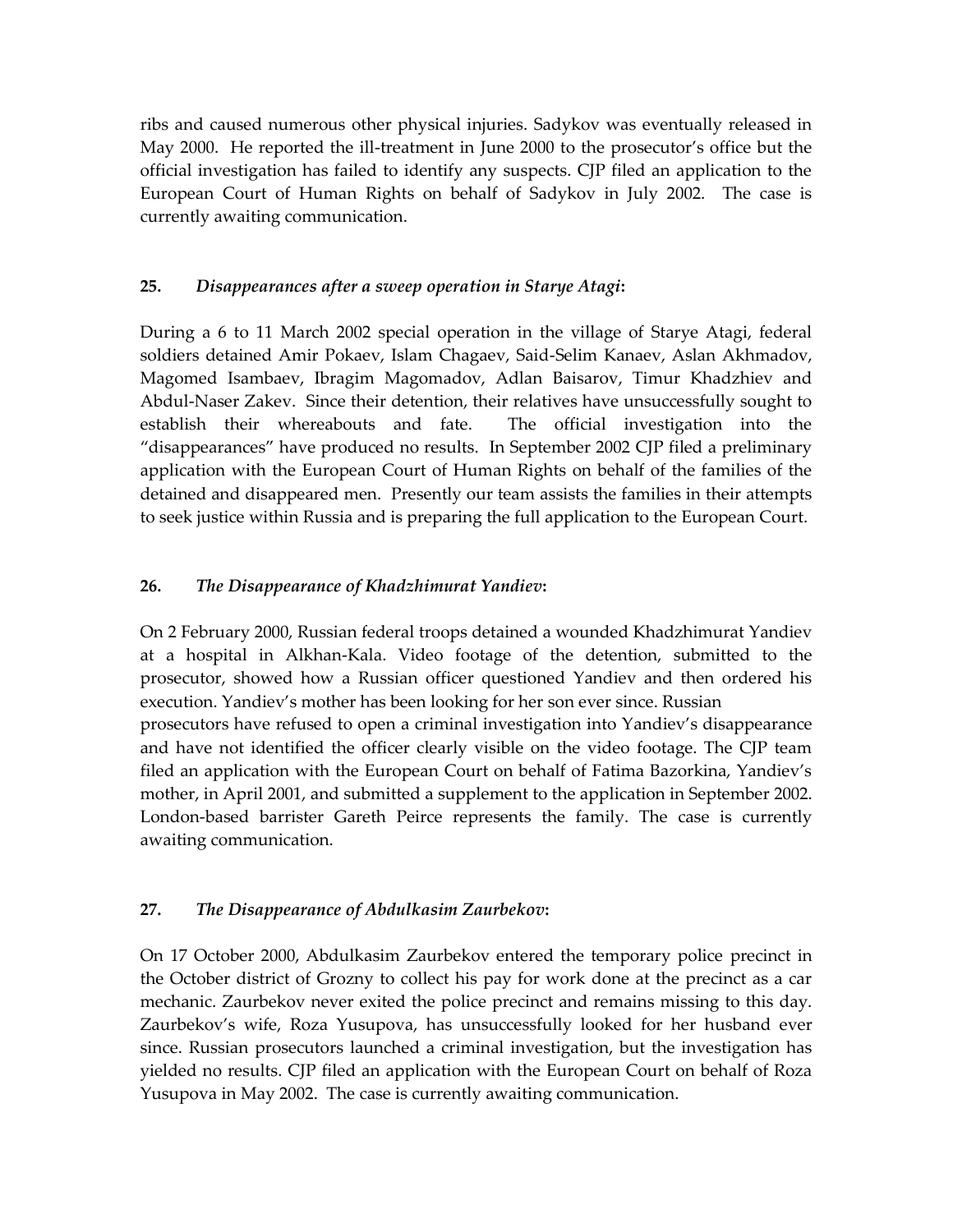# *6. Project Staff, Board, and Committees*

### **Staff**

**INGUSHETIA** Tanzila Arsamakova, *research assistant* Arsen Sakalov, *Ingushetia coordinator*

**MOSCOW** Elena Ejova, *Moscow coordinator and lawyer* Anastasia Maltseva, *lawyer* Andrei Nikolaev, *lawyer* Lyudmila Polshikova, *Moscow office manager* Maria K. Pulzetti, *Executive Director*

## **Board**

Jan ter Laak, *Netherlands Helsinki Committee* Diederik de Savornin Lohman, *Human Rights Watch* Egbert G.Ch. Wesselink, *Pax Christi Netherlands*

### **Committee of Recommendation**

Lyudmila Alekseeva, *President, Moscow Helsinki Group and International Helsinki Federation* Andr Glucksman**,** *Philosopher* Erik Jurgens, *Dutch Senator and member of the Parliamentary Assembly of the Council of Europe* Nataa Kandic**,** *Humanitarian Law Center, Belgrade* Nathalie Nougayrede, Le Monde Lord Russell-Johnston, *Member of the Parliamentary Assembly of the Council of Europe (formerly President)*

#### **Advisory Committee**

Anne Bouillon, *Avocats sans Frontires France* Professor William Bowring, *London Metropolitan University Faculty of Law* Professor Andr© Nollkaemper, *University of Amsterdam Faculty of Law* Gareth Peirce, *Birnberg, Peirce and Partners, London* Borislav Petranov, *Interights* Ruslan Yandarov, *prominent Chechen lawyer*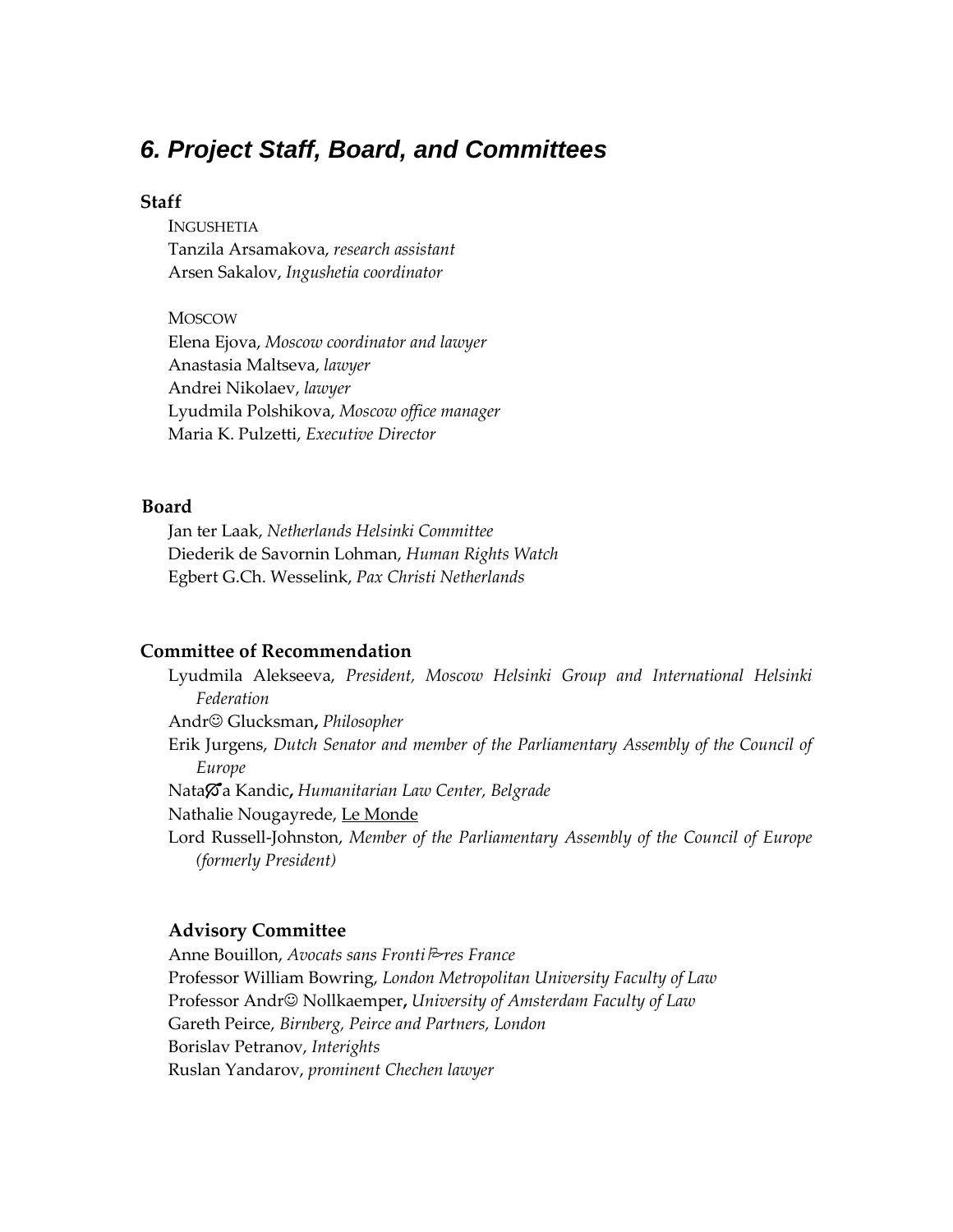# *7. Finances and Supporters*

**THE CHECHNYA** Justice Project is fortunate to have received generous support for its work from a variety of donors. As a result, it has been able to develop into a fully operational project during the eighteen months since its founding.

In the summer of 2001, the project received two start-up grants, from the Netherlands-based organization KerkinActie and the Dutch section of Amnesty International. These grants, in the amounts of 3.750 and 5.000 euros respectively, made possible the transition from an ad-hoc volunteer based project to a professional organization, and resulted in the establishment of Stichting Chechnya Justice Initiative and *Pravovaia Initsiativa po Chechne* in November 2001. The funds allowed the project to work with clients in Chechnya and Ingushetia, purchase two computers and a printer, register non-governmental organizations in Ingushetia and the Netherlands, send applications to Strasbourg by courier, and covered three months' salary for the Moscow coordinator.

In October 2001, the Foreign Ministry of the Netherlands awarded Stichting Chechnya Justice Initiative a grant in the amount of 97.440 euros for its first year of operations (1 November 2001 - 31 October 2002). In May 2002, the Open Society Institute provided additional year-long funding to enable us to upgrade several part-time positions to full-time, hire an additional lawyer, and rent office space in Moscow and Ingushetia. Below is a detailed account of the project's finances during the 2002 fiscal year.

# *Appendix*

### **THE STRUCTURE OF THE CHECHNYA JUSTICE PROJECT**

## *The project's clients*

**THE CHECHNYA** Justice Project represents victims and the families of victims of forced disappearances, extrajudicial executions, torture and ill-treatment, arbitrary detention, indiscriminate attacks, and destruction of property. The project's clients include victims of numerous high-profile scale violations, including the massacres in Staropromyslovski and Novye Aldi districts of Grozny in early 2000, the mass grave discovered in Dachny village in 2001, and the large-scale sweep operation in Starye Atagi in March 2002.

The project seeks to represent victims of major human rights incidents so as to ensure that, if domestic justice fails, the European Court of Human Rights will eventually review most of these incidents.

The project also works on individual violations, which are also, unfortunately,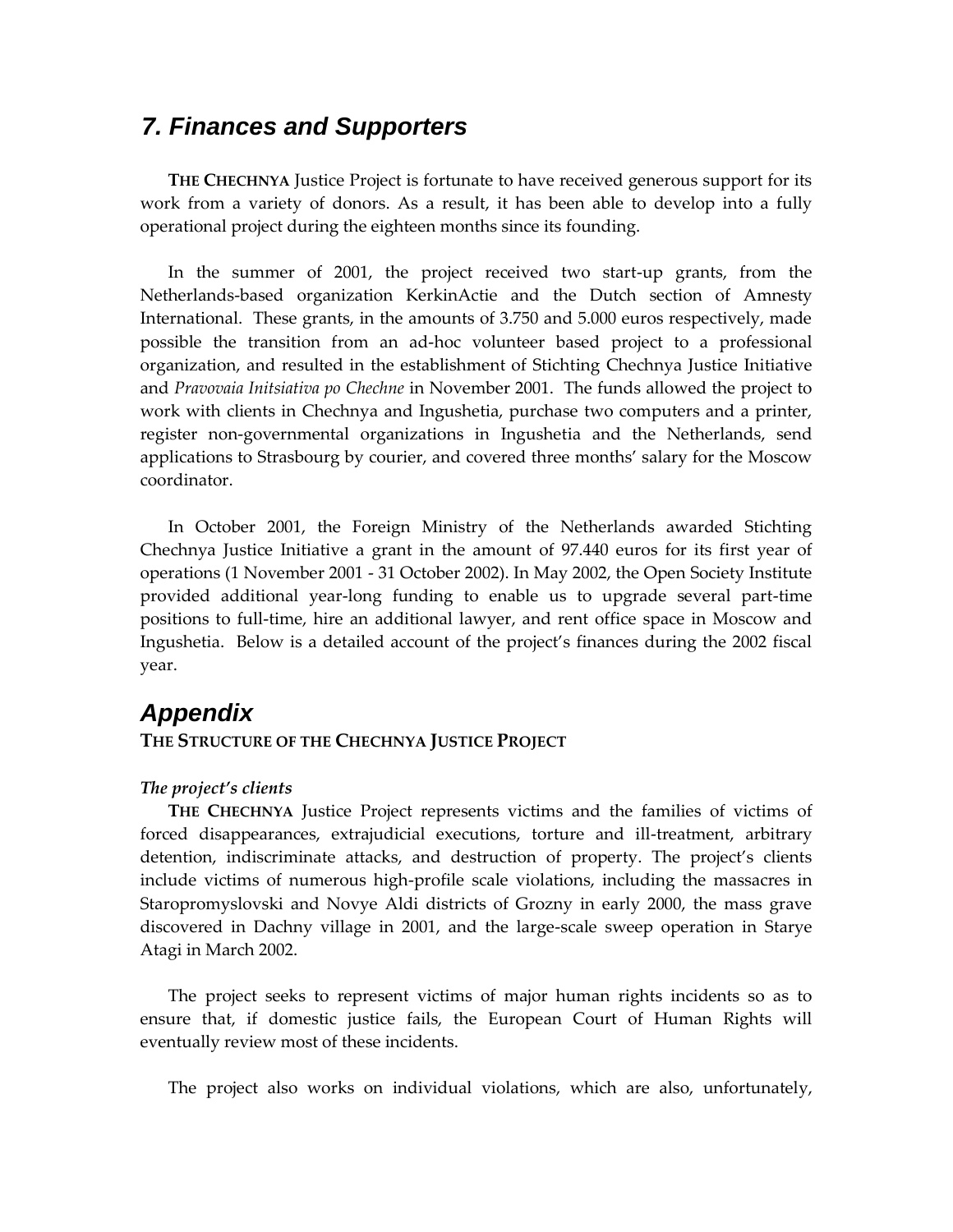representative of the conflict. The project's research team in Ingushetia monitors the situation in Chechnya and identifies potential clients.

Additionally, the project closely follows reports on Chechnya by NGOs and intergovernmental groups such as the Council of Europe and the OSCE, and strives to ensure that its work accurately reflects the most serious violations documented by these groups.

#### *Project history*

**SINCE THE** beginning of the conflict in 1999, Russian and international human rights groups have documented a pattern of very serious violations by Russian troops and rebel forces in Chechnya, including extrajudicial executions, torture and ill-treatment, and forced disappearances.

The watchdog groups also found that Russian law-enforcement and judicial organs refused to investigate the violations adequately or prosecute their perpetrators.

During mid-2000, as it became increasingly apparent that victims of human rights abuses in Chechnya could not find justice within Russia, staff members of the international human rights organization Human Rights Watch in Moscow and Ingushetia started to put victims of some of the most serious abuses in contact with experienced European lawyers, who, in turn, prepared applications to the European Court on the victims' behalf.

By mid-2001, as a growing number of victims of serious abuses expressed a desire to bring proceedings to Strasbourg, it became apparent that the ad-hoc efforts of the Human Rights Watch staff were no longer sufficient and that a more formal structure needed to be set up in order to develop the ad-hoc project into a professional and longterm litigation program.

Thus, in late 2001, a group of human rights activists founded Stichting Chechnya Justice Initiative in the Netherlands and *Pravovaia Initsiativa po Chechne* in Ingushetia, which jointly implement the Chechnya Justice Project.

During 2001 and 2002, the project has successfully made the transition into a fully independent and sustainable program. The project structure has been formalized, and the personnel have developed procedures for quality, consistency, institutional memory, and regular feedback.

All staff members have attended training sessions and seminars to increase their expertise on the European Convention, and a growing network of advisors and supporters connects the project to the wider European human rights community.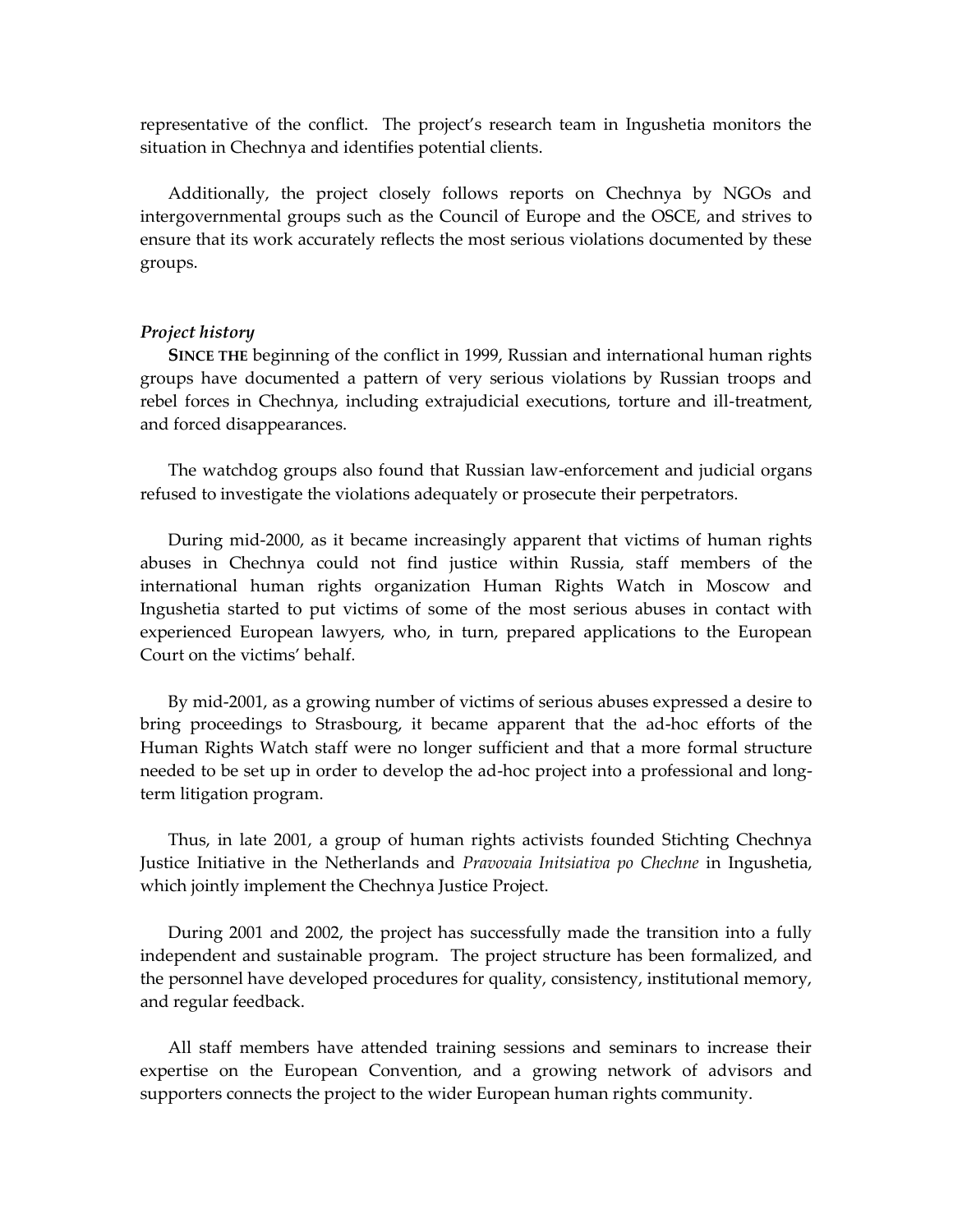#### *Project Structure*

**THE CHECHNYA** Justice Project is a collaboration between the Dutch NGO Stichting Chechnya Justice Initiative and the Russian NGO *Pravovaia Initsiativa po Chechne*.

Stichting Chechnya Justice Initiative formally represents the project's clients before domestic Russian legal institutions and the European Court of Human Rights.

Its staff in Moscow includes the Executive Director, the Moscow coordinator, a fulltime legal drafter, a part-time legal drafter, and an office manager. The Moscow-based team is responsible for proceedings before the relevant domestic law enforcement agencies and courts, and the European Court.

The Executive Director is responsible for overall management of the project, including fundraising and financial reporting, setting strategies and policies, quality control, and maintaining and developing a network of contacts with legal academics and lawyers

willing to provide theoretical and practical legal assistance.

The staff of *Pravovaia Initsiativa po Chechne,* based in Ingushetia, the province bordering Chechnya, monitors developments in Chechnya and identifies potential new clients. It collects information on and evidence of violations of the project's clients, advises clients on domestic legal remedies, and maintains contact with the victims throughout the proceedings. The staff in Ingushetia consists of a researcher and a research assistant.

#### *Governing Board*

**THE GOVERNING** Board is charged with overall direction and governance of the Chechnya Justice Project. Members of the board lend professional expertise to the organization, assist in fundraising endeavors, and act as a public face for the organization. The board meets four times a year and delegates responsibility for day-today operations to the staff. The executive director reports to the board.

#### *Advisory Committee*

**IN ORDER** to ensure the highest quality of its work, the Chechnya Justice Project regularly consults with experts on Russian law, the European Convention on Human Rights, and proceedings before the European Court. The project has established an advisory committee, made up of legal academics and experienced international lawyers who take an active role in advising the project on legal issues.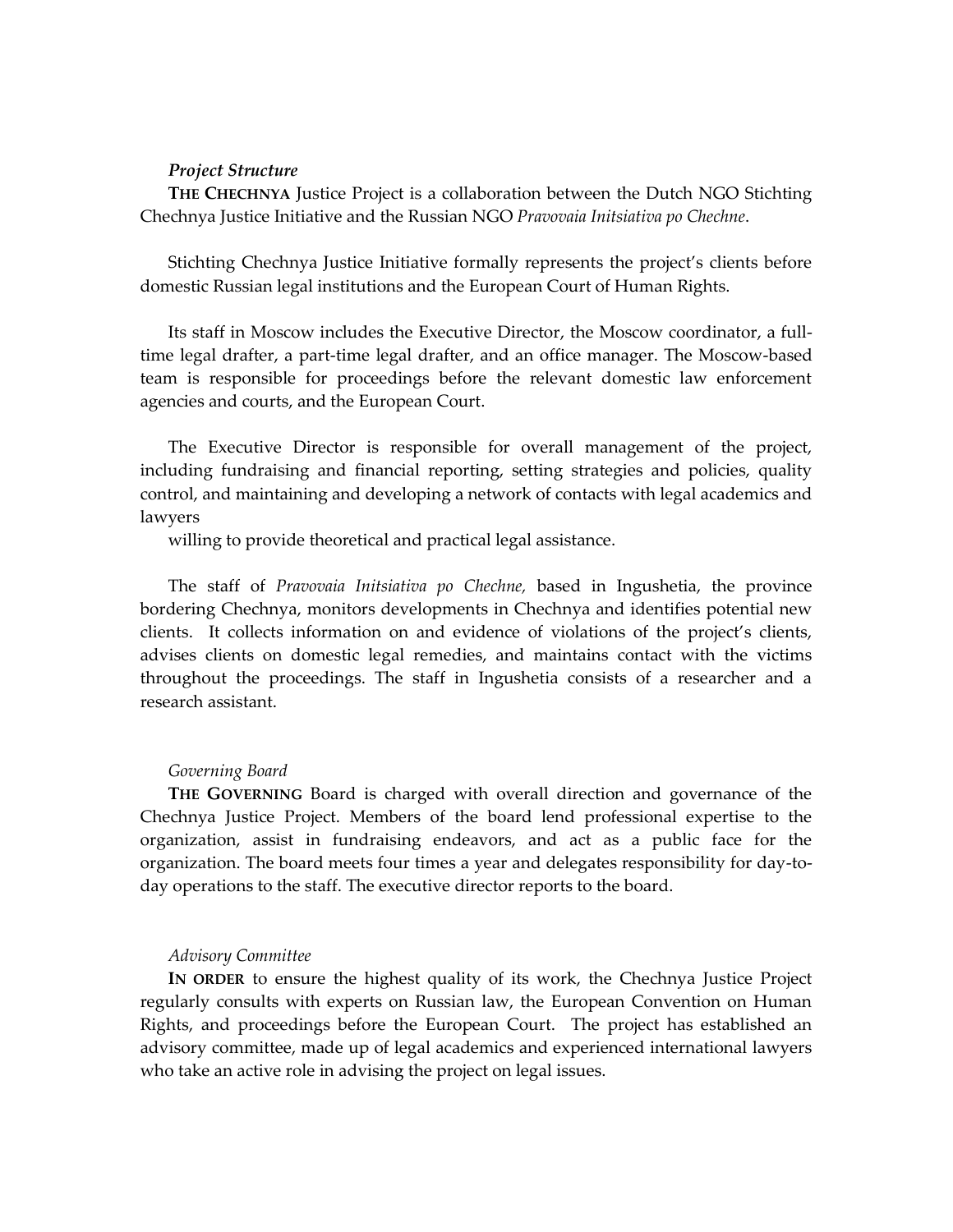#### *Committee of Recommendation*

**THE CHECHNYA** Justice Project has also established a committee of recommendation, which consists of individuals from around Europe who have made significant contributions in the field of human rights. This committee, which demonstrates the support enjoyed by the Chechnya Justice Project in the international community, has no governing or advisory responsibilities in the organization. Rather, the committee literally "recommends" the Chechnya Justice Initiative by virtue of its members' high standing as internationally recognized human rights activists, journalists, policymakers, and others in positions of moral authority.

#### *Project Objectives*

**THE OVERRIDING** goal of the project is to secure legal redress and reparations for victims of serious human rights abuses committed during the ongoing war in Chechnya and to promote respect for rights enshrined in the Russian Constitution and the European Convention on Human Rights. The project believes that its work will contribute to promoting justice for all victims of serious crimes in Chechnya by addressing key failures of the justice system in both domestic and international fora. In particular, the project seeks to hold perpetrators accountable for specific violations by representing its clients before Russian authorities and bringing cases to the European Court of Human Rights. The long-term goals of the project include:

> Secure **legal redress and reparations** for victims of serious human rights abuses committed during the current conflict in Chechnya, when domestic proceedings have been ineffective

> Contribute to a **peaceful resolution** of the Chechnya conflict by establishing accountability for serious human rights abuses, which we believe will decrease tensions and provide a model for resolving disputes through legal means rather than through violent conflict;

> Strengthen **local capacity** in the North Caucasus and throughout Russia by supporting local NGOs and training lawyers and human rights defenders in human rights litigation;

> Publish accessible **resource materials**, specific to the Chechen context and to Russian law, that will allow private citizens and human rights advocates to bring cases independently to the European Court;.

> Address the lack of effective **domestic remedy** for serious human rights abuses committed both in Chechnya and in other regions of Russia and compel Russian authorities to halt widespread abuses in Chechnya and provide adequate